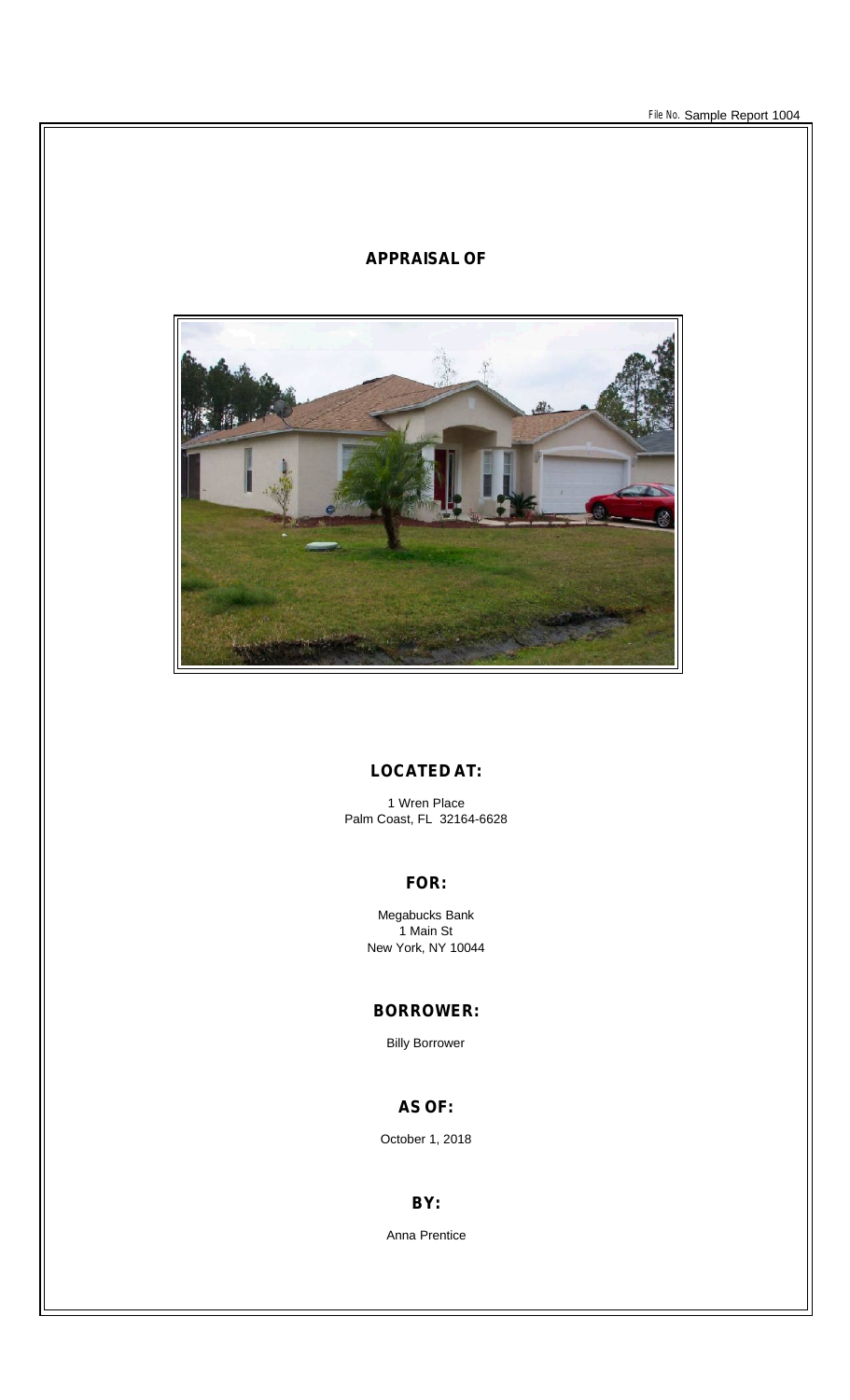New York, NY 10044 1 Main St Megabucks Bank Big Box AMC

File Number: Sample Report 1004

In accordance with your request, I have appraised the real property at:

Palm Coast, FL 32164-6628 1 Wren Place

The purpose of this appraisal is to develop an opinion of the market value of the subject property, as improved. The property rights appraised are the fee simple interest in the site and improvements.

In my opinion, the market value of the property as of **October 1, 2018 Example 2** is:

Two Hundred Twenty Thousand Dollars \$220,000

The attached report contains the description, analysis and supportive data for the conclusions, final opinion of value, descriptive photographs, limiting conditions and appropriate certifications.

Anna Prentice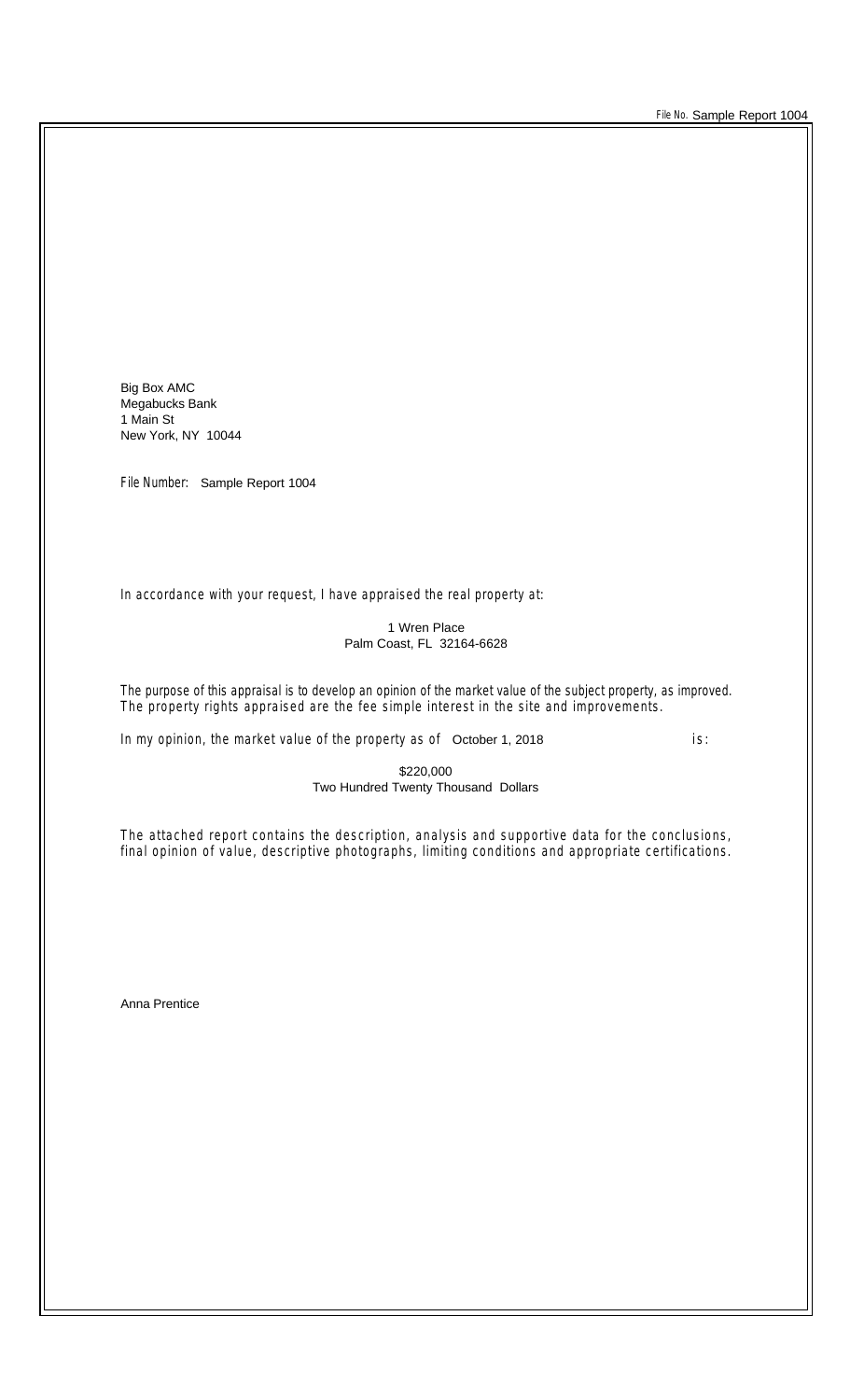### For Demonstration Purposes Only

## **Uniform Residential Appraisal Report**

|                                                                                                                                                        |                                                                                                                                | <b>Uniform Residential Appraisal Report</b>                              |                                                            |                                                    |                                                                                                                                                             | File No. Sample Report 1004                                                                                                                                                                   |
|--------------------------------------------------------------------------------------------------------------------------------------------------------|--------------------------------------------------------------------------------------------------------------------------------|--------------------------------------------------------------------------|------------------------------------------------------------|----------------------------------------------------|-------------------------------------------------------------------------------------------------------------------------------------------------------------|-----------------------------------------------------------------------------------------------------------------------------------------------------------------------------------------------|
|                                                                                                                                                        |                                                                                                                                |                                                                          |                                                            |                                                    |                                                                                                                                                             | The purpose of this summary appraisal report is to provide the lender/client with an accurate, and adequately supported, opinion of the market value of the subject property.                 |
| Property Address 1 Wren Place                                                                                                                          |                                                                                                                                |                                                                          |                                                            | City Palm Coast                                    |                                                                                                                                                             | State FL<br>Zip Code 32164-6628                                                                                                                                                               |
| <b>Borrower Billy Borrower</b>                                                                                                                         |                                                                                                                                |                                                                          | Owner of Public Record Ollie Owner                         |                                                    |                                                                                                                                                             | County Flagler                                                                                                                                                                                |
| Legal Description Lot 48, Block 73, Section 44, Palm Coast<br>Assessor's Parcel # 07-11-42-6044-00730-00480                                            |                                                                                                                                |                                                                          |                                                            | Tax Year 2019                                      |                                                                                                                                                             | R.E. Taxes \$574                                                                                                                                                                              |
|                                                                                                                                                        | Neighborhood Name Lehigh Woods - Palm Coast                                                                                    |                                                                          |                                                            | Map Reference 4B-1                                 |                                                                                                                                                             | Census Tract 0602.02                                                                                                                                                                          |
| $\lfloor$ X $\rfloor$ Owner<br>Occupant                                                                                                                | Tenant<br>Vacant                                                                                                               |                                                                          | Special Assessments \$ 0                                   |                                                    | PUD<br>HOA \$ $0$                                                                                                                                           | per year<br>per month                                                                                                                                                                         |
| Property Rights Appraised                                                                                                                              | [X] Fee Simple                                                                                                                 | Leasehold                                                                | Other (describe)                                           |                                                    |                                                                                                                                                             |                                                                                                                                                                                               |
| Assignment Type $\lfloor x \rfloor$ Purchase Transaction                                                                                               |                                                                                                                                | Refinance Transaction                                                    | Other (describe)                                           |                                                    |                                                                                                                                                             |                                                                                                                                                                                               |
| Lender/Client Megabucks Bank                                                                                                                           |                                                                                                                                |                                                                          | Address 1 Main St, New York, NY 10044                      |                                                    |                                                                                                                                                             |                                                                                                                                                                                               |
| Is the subject property currently offered for sale or has it been offered for sale in the twelve months prior to the effective date of this appraisal? |                                                                                                                                |                                                                          |                                                            |                                                    | $[X]$ Yes                                                                                                                                                   | J No                                                                                                                                                                                          |
| originally offered for sale 07/15/2018 for \$230,000 with one price reduction to \$225,000.                                                            |                                                                                                                                |                                                                          |                                                            |                                                    |                                                                                                                                                             | Report data source(s) used, offering price(s), and date(s). DOM 30; The MLS reference number is as provided by FCAR, days on market is 30. Was                                                |
|                                                                                                                                                        |                                                                                                                                |                                                                          |                                                            |                                                    |                                                                                                                                                             | I   X   did   did not analyze the contract for sale for the subject purchase transaction. Explain the results of the analysis of the contract for sale or why the analysis was not performed. |
| Arms length sale; The contract does not indicate any unusual terms or conditions.                                                                      |                                                                                                                                |                                                                          |                                                            |                                                    |                                                                                                                                                             |                                                                                                                                                                                               |
|                                                                                                                                                        |                                                                                                                                |                                                                          |                                                            |                                                    |                                                                                                                                                             |                                                                                                                                                                                               |
| Contract Price \$ 219,999                                                                                                                              |                                                                                                                                | Date of Contract 06/01/2018                                              |                                                            | Is the property seller the owner of public record? | $\lfloor \chi \rfloor$ Yes<br>J No                                                                                                                          | Data Source(s) County Recorder                                                                                                                                                                |
|                                                                                                                                                        |                                                                                                                                |                                                                          |                                                            |                                                    | Is there any financial assistance (loan charges, sale concessions, gift or downpayment assistance, etc.) to be paid by any party on behalf of the borrower? | $ X $ Yes<br>$\blacksquare$ No                                                                                                                                                                |
| If Yes, report the total dollar amount and describe the items to be paid.<br>unknown.; Downpayment assistance.                                         |                                                                                                                                |                                                                          |                                                            |                                                    | \$5000; There is a financial assistance amount that is                                                                                                      |                                                                                                                                                                                               |
|                                                                                                                                                        |                                                                                                                                |                                                                          |                                                            |                                                    |                                                                                                                                                             |                                                                                                                                                                                               |
|                                                                                                                                                        | Note: Race and the racial composition of the neighborhood are not appraisal factors.                                           |                                                                          |                                                            |                                                    |                                                                                                                                                             |                                                                                                                                                                                               |
|                                                                                                                                                        | Neighborhood Characteristics                                                                                                   |                                                                          | <b>One-Unit Housing Trends</b>                             |                                                    | One-Unit Housing                                                                                                                                            | Present Land Use %                                                                                                                                                                            |
| Urban<br>Location                                                                                                                                      | X Suburban<br>Rural                                                                                                            | Property Values                                                          | Increasing                                                 | X Stable                                           | Declining<br><b>PRICE</b>                                                                                                                                   | AGE<br>One-Unit<br>60 %                                                                                                                                                                       |
| Built-Up $[X]$ Over 75%                                                                                                                                | 25-75%                                                                                                                         | Under 25%<br>Demand/Supply                                               | Shortage                                                   | $[X]$ In Balance                                   | Over Supply<br>\$(000)                                                                                                                                      | 10 %<br>2-4 Unit<br>(yrs)                                                                                                                                                                     |
| Rapid<br>Growth                                                                                                                                        | $[X]$ Stable<br>Slow                                                                                                           | Marketing Time                                                           | JUnder 3 mths $\{X\}$ 3-6 mths                             |                                                    | <b>150 Low</b><br>Over 6 mths                                                                                                                               | O   Multi-Family<br>0%                                                                                                                                                                        |
|                                                                                                                                                        | Neighborhood Boundaries Subject is bounded on the north by White View Parkway, on the east by                                  |                                                                          |                                                            |                                                    | 350 High                                                                                                                                                    | 10   Commercial<br>0%                                                                                                                                                                         |
| Belle Terre Parkway, on the south by Royal Palms Parkway, on the west by Highway One.                                                                  |                                                                                                                                |                                                                          |                                                            |                                                    | 200 Pred.                                                                                                                                                   | 5 Other Vacant<br>30 %                                                                                                                                                                        |
|                                                                                                                                                        |                                                                                                                                |                                                                          |                                                            |                                                    | square feet that are, for the most part, well maintained with effective ages somewhat less than actual ages. Most homes are of                              | Neighborhood Description The subject neighborhood is mostly comprised of single story, stucco on block dwellings between 1,500 and 1,800                                                      |
|                                                                                                                                                        |                                                                                                                                |                                                                          |                                                            |                                                    |                                                                                                                                                             | average quality materials and display a high level of conformity and compatibility. Convenient location and good local school system.                                                         |
|                                                                                                                                                        |                                                                                                                                |                                                                          |                                                            |                                                    | Market Conditions (including support for the above conclusions) Seller financing is virtually nonexistent, although downpayment assistance from             |                                                                                                                                                                                               |
|                                                                                                                                                        |                                                                                                                                |                                                                          |                                                            |                                                    |                                                                                                                                                             | community or government programs of a few thousand dollars are not uncommon. MLS records indicate an average market time of                                                                   |
| about 160 days, which is considered a reasonable exposure time for the subject.                                                                        |                                                                                                                                |                                                                          |                                                            |                                                    |                                                                                                                                                             |                                                                                                                                                                                               |
| Dimensions 80 x 130                                                                                                                                    |                                                                                                                                | Area 10019 sf                                                            |                                                            | Shape Rectangular                                  |                                                                                                                                                             | View N;Res;                                                                                                                                                                                   |
| Specific Zoning Classification R-1                                                                                                                     |                                                                                                                                |                                                                          |                                                            |                                                    | Zoning Description Single unit only, minimum lot size 10,000 sq. ft.                                                                                        |                                                                                                                                                                                               |
| Zoning Compliance $[\underline{X}]$ Legal                                                                                                              |                                                                                                                                | Legal Nonconforming (Grandfathered Use) □ No Zoning □ Ullegal (describe) |                                                            |                                                    |                                                                                                                                                             |                                                                                                                                                                                               |
|                                                                                                                                                        | Is the highest and best use of the subject property as improved (or as proposed per plans and specifications) the present use? |                                                                          |                                                            |                                                    |                                                                                                                                                             | X Yes No If No, describe. Given present                                                                                                                                                       |
|                                                                                                                                                        |                                                                                                                                |                                                                          |                                                            |                                                    | zoning and demand, highest and best use is limited to single unit and the present use is the most practical use.                                            |                                                                                                                                                                                               |
| <b>Utilities</b><br>Public<br>$\left[\chi\right]$<br>Electricity                                                                                       | Other (describe)                                                                                                               | Water                                                                    | Public<br>$\mathsf{X}$                                     | Other (describe)                                   | Off-site Improvements-Type<br>Street Paved                                                                                                                  | Public<br>Private<br>ΙX.                                                                                                                                                                      |
| [X]<br>Gas                                                                                                                                             |                                                                                                                                | Sanitary Sewer                                                           | $\overline{\mathsf{x}}$                                    |                                                    | Alley None                                                                                                                                                  |                                                                                                                                                                                               |
| FEMA Special Flood Hazard Area                                                                                                                         | $\forall$ es $[\times]$ No                                                                                                     | FEMA Flood Zone C                                                        |                                                            | FEMA Map #                                         | 120085 008B                                                                                                                                                 | FEMA Map Date 02/05/2011                                                                                                                                                                      |
| Are the utilities and off-site improvements typical for the market area?                                                                               |                                                                                                                                |                                                                          | $[\chi]$ Yes<br>No                                         | If No, describe.                                   |                                                                                                                                                             |                                                                                                                                                                                               |
| Are there any adverse site conditions or external factors (easements, encroachments, environmental conditions, land uses, etc.)?                       |                                                                                                                                |                                                                          |                                                            |                                                    | $\Box$ Yes $\Box$ No                                                                                                                                        | If Yes, describe. See Attached                                                                                                                                                                |
| Addendum                                                                                                                                               |                                                                                                                                |                                                                          |                                                            |                                                    |                                                                                                                                                             |                                                                                                                                                                                               |
|                                                                                                                                                        |                                                                                                                                |                                                                          |                                                            |                                                    |                                                                                                                                                             |                                                                                                                                                                                               |
|                                                                                                                                                        |                                                                                                                                |                                                                          |                                                            |                                                    |                                                                                                                                                             | <b>INTERIOR</b>                                                                                                                                                                               |
| $\overline{[X]}$ One<br>Units                                                                                                                          | <b>GENERAL DESCRIPTION</b><br>One with Accessory Unit                                                                          | $\boxed{\mathsf{X}}$ Concrete Slab                                       | <b>FOUNDATION</b><br>Crawl Space                           | <b>EXTERIOR DESCRIPTION</b><br>Foundation Walls    | materials/condition<br>Conc./unknown                                                                                                                        | materials/condition<br>Cpt&vinyl/typical<br>Floors                                                                                                                                            |
| # of Stories<br>1                                                                                                                                      |                                                                                                                                | Full Basement                                                            | Partial Basement                                           | <b>Exterior Walls</b>                              | Frame/unknown                                                                                                                                               | Walls<br>Drywall/typical                                                                                                                                                                      |
| $\chi$ Det.<br>Type                                                                                                                                    | J Att.                                                                                                                         | S-Det./End Unit Basement Area                                            | 1655 sq. ft.   Roof Surface                                |                                                    | Comp. sh./typical                                                                                                                                           | Wood/typical<br>Trim/Finish                                                                                                                                                                   |
| $\chi$ Existing<br>Proposed                                                                                                                            | Under Const.                                                                                                                   | <b>Basement Finish</b>                                                   |                                                            | 35 %   Gutters & Downspouts None                   |                                                                                                                                                             | Vinyl/typical<br><b>Bath Floor</b>                                                                                                                                                            |
| Design (Style) Ranch                                                                                                                                   |                                                                                                                                | Outside Entry/Exit                                                       | Sump Pump                                                  | Window Type                                        | Alum. SH/Typical                                                                                                                                            | Fglass/typical<br><b>Bath Wainscot</b>                                                                                                                                                        |
| Year Built 2001                                                                                                                                        |                                                                                                                                | Evidence of<br>Infestation                                               |                                                            |                                                    | Storm Sash/Insulated Ins. glass/typical                                                                                                                     | None<br>Car Storage                                                                                                                                                                           |
| Effective Age (Yrs) 3                                                                                                                                  |                                                                                                                                | Dampness                                                                 | Settlement                                                 | Screens                                            | yes/typical                                                                                                                                                 | [X] Driveway<br># of Cars<br>$\overline{2}$                                                                                                                                                   |
| Attic                                                                                                                                                  | None                                                                                                                           | Heating $\boxed{\mathsf{X}}$ FWA                                         | <b>HWBB</b>                                                | Radiant Amenities                                  | WoodStove(s) $#0$                                                                                                                                           | Driveway Surface Concrete                                                                                                                                                                     |
| Drop Stair                                                                                                                                             | <b>Stairs</b>                                                                                                                  | Other                                                                    | Fuel Electric                                              | Fireplace(s) $# 0$                                 | Fence None                                                                                                                                                  | $[\overline{X}]$ Garage<br>2<br># of Cars                                                                                                                                                     |
| Floor                                                                                                                                                  | X Scuttle                                                                                                                      | Cooling                                                                  | $[\overline{X}]$ Central Air Conditioning                  | Patio/Deck None                                    | $[X]$ Porch wScreen                                                                                                                                         | # of Cars 0<br>Carport<br>$[X]$ Att.                                                                                                                                                          |
| Finished<br>X Refrigerator<br>Appliances                                                                                                               | Heated<br>$[\overline{X}]$ Range/Oven                                                                                          | Individual<br>$\chi$ Dishwasher                                          | Other<br>$\boxed{\mathsf{X}}$ Microwave<br>$\chi$ Disposal | Pool None<br>X Washer/Dryer                        | Other None<br>Other (describe)                                                                                                                              | Det.<br>Built-in                                                                                                                                                                              |
| Finished area above grade contains:                                                                                                                    |                                                                                                                                | 7 Rooms                                                                  | 3 Bedrooms                                                 | $2.0$ Bath(s)                                      |                                                                                                                                                             | 1,655 Square Feet of Gross Living Area Above Grade                                                                                                                                            |
|                                                                                                                                                        |                                                                                                                                |                                                                          |                                                            |                                                    |                                                                                                                                                             | Additional features (special energy efficient items, etc.). Covered entry porch, vaulted ceilings in LR and MBR, large tub and shower in master bath,                                         |
|                                                                                                                                                        | glass block windows in master bath, automatic garage door opener, laundry tub in garage.                                       |                                                                          |                                                            |                                                    |                                                                                                                                                             |                                                                                                                                                                                               |
|                                                                                                                                                        |                                                                                                                                |                                                                          |                                                            |                                                    |                                                                                                                                                             | Describe the condition of the property (including needed repairs, deterioration, renovations, remodeling, etc.). C3; No updates in the prior 15 years; Overall condition is                   |
|                                                                                                                                                        |                                                                                                                                |                                                                          |                                                            |                                                    |                                                                                                                                                             | acceptable and consistent with that typically found in a well-maintained, five-year-old dwelling. The subject improvements appear to be                                                       |
|                                                                                                                                                        |                                                                                                                                |                                                                          |                                                            |                                                    |                                                                                                                                                             |                                                                                                                                                                                               |
| properly constructed of materials and finish that are acceptable in this market and price range. No significant remodeling or renovation               |                                                                                                                                |                                                                          |                                                            |                                                    |                                                                                                                                                             |                                                                                                                                                                                               |
|                                                                                                                                                        |                                                                                                                                |                                                                          |                                                            |                                                    |                                                                                                                                                             | has taken place and none would be expected given the age of the dwelling. No "needed repairs" of significance were noted, although it                                                         |
| is possible that some may exist, especially if they were not readily visible to the appraiser.                                                         |                                                                                                                                |                                                                          |                                                            |                                                    |                                                                                                                                                             |                                                                                                                                                                                               |
| Are there any physical deficiencies or adverse conditions that affect the livability, soundness, or structural integrity of the property?              |                                                                                                                                |                                                                          |                                                            |                                                    | $\Box$ Yes $\Box$ No                                                                                                                                        | If Yes, describe. While no                                                                                                                                                                    |
|                                                                                                                                                        |                                                                                                                                |                                                                          |                                                            |                                                    |                                                                                                                                                             | physical deficiencies or adverse conditions that affect livability, soundness or structural integrity were noted, such items are generally                                                    |
|                                                                                                                                                        |                                                                                                                                |                                                                          |                                                            |                                                    |                                                                                                                                                             | beyond the expertise of the appraiser. Issues of soundness and structural integrity are often related to areas that are hidden from the                                                       |
|                                                                                                                                                        |                                                                                                                                |                                                                          |                                                            |                                                    |                                                                                                                                                             | appraiser's view. See limiting condition #5 and comments on page three related to appraiser's definition of "complete visual inspection."<br>If No, describe. Functional utility is           |
| Does the property generally conform to the neighborhood (functional utility, style, condition, use, construction, etc.)?                               |                                                                                                                                |                                                                          |                                                            |                                                    | $\lfloor x \rfloor$ Yes $\lfloor x \rfloor$<br>$\Box$ No                                                                                                    |                                                                                                                                                                                               |
| last six months, the condition has not been adversely affected.                                                                                        |                                                                                                                                |                                                                          |                                                            |                                                    |                                                                                                                                                             | acceptable, with adequately sized rooms, ample closet space and an efficient layout. Although the property has been vacant for the                                                            |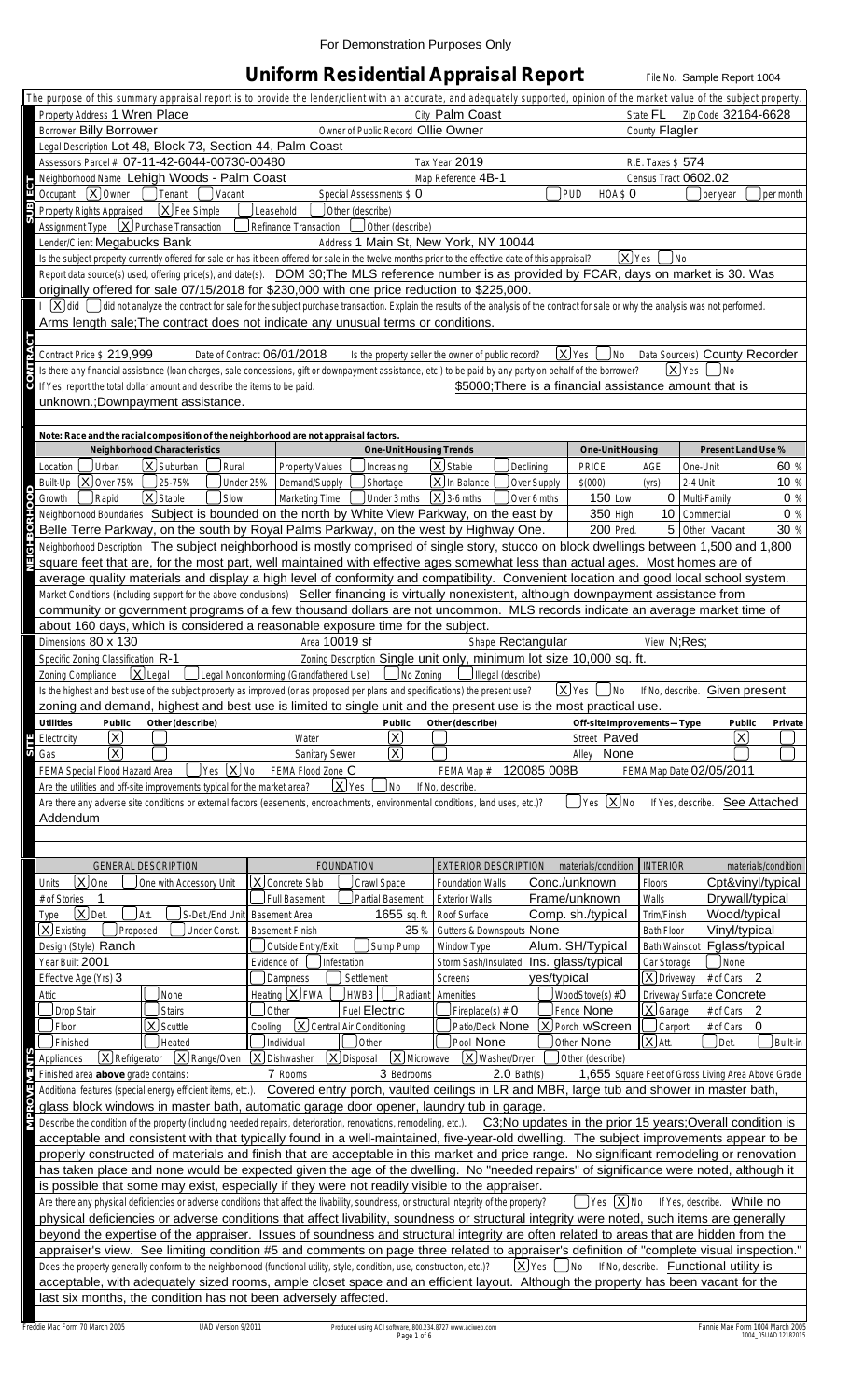### For Demonstration Purposes Only

# **Uniform Residential Appraisal Report**

|                                                                                                                                                                                                                                         |              |                                |                             |                    | <b>Uniform Residential Appraisal Report</b>                                                                                             |                      |        |                                       |                                                                                                                                                                 |                     | File No. Sample Report 1004         |                                                        |
|-----------------------------------------------------------------------------------------------------------------------------------------------------------------------------------------------------------------------------------------|--------------|--------------------------------|-----------------------------|--------------------|-----------------------------------------------------------------------------------------------------------------------------------------|----------------------|--------|---------------------------------------|-----------------------------------------------------------------------------------------------------------------------------------------------------------------|---------------------|-------------------------------------|--------------------------------------------------------|
| 18<br>There are                                                                                                                                                                                                                         |              |                                |                             |                    | comparable properties currently offered for sale in the subject neighborhood ranging in price from \$ 199,900                           |                      |        |                                       |                                                                                                                                                                 | to \$249,900        |                                     |                                                        |
| 29<br>There are                                                                                                                                                                                                                         |              |                                |                             |                    | comparable sales in the subject neighborhood within the past twelve months ranging in sale price from \$                                |                      |        |                                       | 190,000                                                                                                                                                         |                     | to \$255,000                        |                                                        |
| <b>FEATURE</b>                                                                                                                                                                                                                          |              | <b>SUBJECT</b>                 |                             |                    | COMPARABLE SALE NO. 1                                                                                                                   |                      |        | COMPARABLE SALE NO. 2                 |                                                                                                                                                                 |                     | COMPARABLE SALE NO. 3               |                                                        |
| 1 Wren Place                                                                                                                                                                                                                            |              |                                | 111111 Mill St.             |                    |                                                                                                                                         |                      |        | 888888 Mill St.                       |                                                                                                                                                                 |                     | 444444 Barn Rd                      |                                                        |
| Address Palm Coast, FL 32164-6628                                                                                                                                                                                                       |              |                                | Palm Coast, FL 32164        |                    |                                                                                                                                         |                      |        | Palm Coast, FL 32164                  |                                                                                                                                                                 |                     | Palm Coast, FL 32164                |                                                        |
| Proximity to Subject<br>Sale Price                                                                                                                                                                                                      | \$           | 219,999                        | 0.24 miles W                |                    | \$<br>190,000                                                                                                                           |                      |        | 0.14 miles WSW<br>\$                  | 230,000                                                                                                                                                         |                     | 0.32 miles WSW<br>\$                | 225,000                                                |
| Sale Price/Gross Liv. Area                                                                                                                                                                                                              | \$           | 132.93 sq. ft.                 | \$ 128.81 sq. ft.           |                    |                                                                                                                                         |                      |        | \$ 125.82 sq. ft.                     |                                                                                                                                                                 |                     | \$ 126.69 sq. ft.                   |                                                        |
| Data Source(s)                                                                                                                                                                                                                          |              |                                |                             |                    | MLS #12345678;DOM 136                                                                                                                   |                      |        | MLS #45678912;DOM 145                 |                                                                                                                                                                 |                     | MLS #222222290;DOM 109              |                                                        |
| Verification Source(s)                                                                                                                                                                                                                  |              |                                | <b>Public Records</b>       |                    |                                                                                                                                         |                      |        | <b>Public Records</b>                 |                                                                                                                                                                 |                     | <b>Public Records</b>               |                                                        |
| <b>VALUE ADJUSTMENTS</b>                                                                                                                                                                                                                |              | <b>DESCRIPTION</b>             |                             | <b>DESCRIPTION</b> | +(-) \$ Adjustment                                                                                                                      |                      |        | <b>DESCRIPTION</b>                    | +(-) \$ Adjustment                                                                                                                                              |                     | <b>DESCRIPTION</b>                  | +(-) \$ Adjustment                                     |
| Sale or Financing                                                                                                                                                                                                                       |              |                                | Estate                      |                    | 0                                                                                                                                       | ArmLth               |        |                                       | 0                                                                                                                                                               | ArmLth              |                                     |                                                        |
| Concessions                                                                                                                                                                                                                             |              |                                | Cash;0                      |                    |                                                                                                                                         | $0$ Cash; 0          |        |                                       |                                                                                                                                                                 | $0$ Conv; 0         |                                     | 0                                                      |
| Date of Sale/Time                                                                                                                                                                                                                       |              |                                | s09/18;Unk                  |                    |                                                                                                                                         | $0$   s09/18; c09/18 |        |                                       | 0                                                                                                                                                               | s08/18;Unk          |                                     | 0                                                      |
| Location                                                                                                                                                                                                                                | N;Res;       |                                | N;Res;                      |                    |                                                                                                                                         | N;Res;               |        |                                       |                                                                                                                                                                 | N;Res;              |                                     |                                                        |
| Leasehold/Fee Simple                                                                                                                                                                                                                    |              | Fee Simple                     | Fee Simple                  |                    |                                                                                                                                         | Fee Simple           |        |                                       |                                                                                                                                                                 | Fee Simple          |                                     |                                                        |
| Site                                                                                                                                                                                                                                    | 10019 sf     |                                | 10400 sf                    |                    |                                                                                                                                         | $0 10500$ sf         |        |                                       |                                                                                                                                                                 | $0 10000$ sf        |                                     | $\mathbf 0$                                            |
| View                                                                                                                                                                                                                                    | N;Res;       |                                | N;Res;                      |                    |                                                                                                                                         | $0 N;$ Res;          |        |                                       |                                                                                                                                                                 | $0 N;$ Woods;       |                                     | 0                                                      |
| Design (Style)                                                                                                                                                                                                                          |              | DT1;Ranch                      | DT1;Ranch                   |                    |                                                                                                                                         | DT1;Ranch            |        |                                       |                                                                                                                                                                 | DT1;Ranch           |                                     |                                                        |
| Quality of Construction                                                                                                                                                                                                                 | Good         |                                | Average                     |                    | +20,000 Good                                                                                                                            |                      |        |                                       |                                                                                                                                                                 | Good                |                                     |                                                        |
| Actual Age                                                                                                                                                                                                                              | 10           |                                | 9                           |                    | 0                                                                                                                                       | 11                   |        |                                       | 0                                                                                                                                                               | $\overline{2}$      |                                     | $\mathbf 0$                                            |
| Condition                                                                                                                                                                                                                               | Good         |                                | Good                        |                    |                                                                                                                                         | Fair                 |        |                                       |                                                                                                                                                                 | Excellent           |                                     |                                                        |
| Above Grade                                                                                                                                                                                                                             | Total Bdrms. | Baths                          | Bdrms.<br>Total             | Baths              |                                                                                                                                         | Total                | Bdrms. | Baths                                 |                                                                                                                                                                 | Total Bdrms.        | <b>Baths</b>                        |                                                        |
| Room Count                                                                                                                                                                                                                              | 7            | 3<br>2.0                       | $\overline{7}$<br>3         | 2.0                |                                                                                                                                         | $\overline{7}$       | 3      | 1.0                                   | $-10,000$                                                                                                                                                       | 3<br>$\overline{7}$ | 2.0                                 |                                                        |
| Gross Living Area 60                                                                                                                                                                                                                    |              | 1,655 sq. ft.<br>1655sf579sfwo | 1655sf500sfwo               | 1,475 sq. ft.      | 10,800<br>0                                                                                                                             |                      |        | 1,828 sq. ft.<br>1528sf600sfwo        | $-10,400$<br>0                                                                                                                                                  |                     | 1,776 sq. ft.<br>1776sf1500sfwo     | 7,300                                                  |
| Basement & Finished                                                                                                                                                                                                                     |              | 1rr0br1.0ba0o                  | 1rr0br1.0ba0o               |                    |                                                                                                                                         |                      |        | 1rr0br1.0ba0o                         |                                                                                                                                                                 |                     | 1rr1br1.0ba2o                       | $+10,000$                                              |
| Rooms Below Grade<br><b>Functional Utility</b>                                                                                                                                                                                          |              | Accepted in mrkt               | Similar/Equal               |                    |                                                                                                                                         | Similar/Equal        |        |                                       |                                                                                                                                                                 |                     | Similar/Equal                       |                                                        |
| Heating/Cooling                                                                                                                                                                                                                         | FWA C/Air    |                                | FWA C/Air                   |                    |                                                                                                                                         | FWA C/Air            |        |                                       |                                                                                                                                                                 | FWA C/Air           |                                     |                                                        |
| <b>ROACI</b><br><b>Energy Efficient Items</b>                                                                                                                                                                                           |              | Insul'd Windows                | Insul'd Windows             |                    |                                                                                                                                         |                      |        | Insul'd Windows                       |                                                                                                                                                                 |                     | Insul'd Windows                     |                                                        |
| $\frac{\mathsf{a}}{\mathsf{b}}$<br>Garage/Carport                                                                                                                                                                                       | 2ga2dw       |                                | 3ga2dw                      |                    | +10,000 $\sqrt{1}$ 1ga1dw                                                                                                               |                      |        |                                       | +10,000 2ga2dw                                                                                                                                                  |                     |                                     |                                                        |
| Porch/Patio/Deck                                                                                                                                                                                                                        |              | <b>Screened Porch</b>          | <b>Screened Porch</b>       |                    |                                                                                                                                         | Open Porch           |        |                                       | 0                                                                                                                                                               |                     | Wrap Ar'd Decks                     | $\Omega$                                               |
| PARISON                                                                                                                                                                                                                                 |              |                                |                             |                    |                                                                                                                                         |                      |        |                                       |                                                                                                                                                                 |                     |                                     |                                                        |
|                                                                                                                                                                                                                                         |              |                                |                             |                    |                                                                                                                                         |                      |        |                                       |                                                                                                                                                                 |                     |                                     |                                                        |
|                                                                                                                                                                                                                                         |              |                                |                             |                    |                                                                                                                                         |                      |        |                                       |                                                                                                                                                                 |                     |                                     |                                                        |
| COMI<br>Net Adjustment (Total)                                                                                                                                                                                                          |              |                                | $(\overline{\mathsf{x}})_+$ |                    | \$<br>40,800                                                                                                                            | $\ddot{+}$           |        | $\boxed{\mathsf{X}}$<br>$\mathsf{\$}$ | 10,400                                                                                                                                                          | $(\overline{X})_+$  | \$                                  | 2,700                                                  |
| $\overline{5}$<br>Adjusted Sale Price                                                                                                                                                                                                   |              |                                | Net Adj.                    | 21.5%              |                                                                                                                                         | Net Adj.             |        | $-4.5%$                               |                                                                                                                                                                 | Net Adj.            | 1.2%                                |                                                        |
| of Comparables<br>S                                                                                                                                                                                                                     |              |                                | Gross Adj. $21.5\%$ \$      |                    | 230,800 Gross Adj. 13.2% \$                                                                                                             |                      |        |                                       | 219,600 Gross Adj.                                                                                                                                              |                     | $7.7\%$ \$                          | 227,700                                                |
| $\left  \right $ $\left  \right $ $\left  \right $ $\left  \right $ did                                                                                                                                                                 |              |                                |                             |                    | did not research the sale or transfer history of the subject property and comparable sales. If not, explain                             |                      |        |                                       |                                                                                                                                                                 |                     |                                     |                                                        |
|                                                                                                                                                                                                                                         |              |                                |                             |                    |                                                                                                                                         |                      |        |                                       |                                                                                                                                                                 |                     |                                     |                                                        |
|                                                                                                                                                                                                                                         |              |                                |                             |                    |                                                                                                                                         |                      |        |                                       |                                                                                                                                                                 |                     |                                     |                                                        |
| My research $[\times]$ did $[\square]$ did not reveal any prior sales or transfers of the subject property for the three years prior to the effective date of this appraisal.<br>Data source(s) MLS and County records                  |              |                                |                             |                    |                                                                                                                                         |                      |        |                                       |                                                                                                                                                                 |                     |                                     |                                                        |
| My research $\lfloor x \rfloor$ did $\lfloor x \rfloor$ did not reveal any prior sales or transfers of the comparable sales for the year prior to the date of sale of the comparable sale.                                              |              |                                |                             |                    |                                                                                                                                         |                      |        |                                       |                                                                                                                                                                 |                     |                                     |                                                        |
| Data source(s) MLS and County records                                                                                                                                                                                                   |              |                                |                             |                    |                                                                                                                                         |                      |        |                                       |                                                                                                                                                                 |                     |                                     |                                                        |
| Report the results of the research and analysis of the prior sale or transfer history of the subject property and comparable sales (report additional prior sales on page 3).                                                           |              |                                |                             |                    |                                                                                                                                         |                      |        |                                       |                                                                                                                                                                 |                     |                                     |                                                        |
| <b>ITEM</b>                                                                                                                                                                                                                             |              |                                | <b>SUBJECT</b>              |                    | COMPARABLE SALE NO. 1                                                                                                                   |                      |        |                                       | COMPARABLE SALE NO. 2                                                                                                                                           |                     |                                     | COMPARABLE SALE NO. 3                                  |
| Date of Prior Sale/Transfer                                                                                                                                                                                                             |              | 10/14/2009                     |                             |                    | 09/05/2010                                                                                                                              |                      |        | 07/26/2007                            |                                                                                                                                                                 |                     | 10/12/2008                          |                                                        |
| Price of Prior Sale/Transfer                                                                                                                                                                                                            |              | \$160,000                      |                             |                    | \$156,000                                                                                                                               |                      |        | \$148,000                             |                                                                                                                                                                 |                     | \$168,000                           |                                                        |
| Data Source(s)                                                                                                                                                                                                                          |              | <b>County Records</b>          |                             |                    | <b>County Records</b>                                                                                                                   |                      |        |                                       | FCAR #45678912                                                                                                                                                  |                     | FCAR #222222290                     |                                                        |
| Effective Date of Data Source(s)                                                                                                                                                                                                        |              | 06/09/2011                     |                             |                    | 06/09/2011                                                                                                                              |                      |        | 06/09/2011                            |                                                                                                                                                                 |                     | 06/09/2011                          |                                                        |
| Analysis of prior sale or transfer history of the subject property and comparable sales                                                                                                                                                 |              |                                |                             |                    |                                                                                                                                         |                      |        |                                       | The prior sales history of the subject and comparable sales revealed                                                                                            |                     |                                     |                                                        |
| nothing other than what appear to be arm's length transactions at sales prices consistent with competing properties. The local MLS                                                                                                      |              |                                |                             |                    |                                                                                                                                         |                      |        |                                       |                                                                                                                                                                 |                     |                                     |                                                        |
| and county records were used as the primary source for the above prior sales data.                                                                                                                                                      |              |                                |                             |                    |                                                                                                                                         |                      |        |                                       |                                                                                                                                                                 |                     |                                     |                                                        |
|                                                                                                                                                                                                                                         |              |                                |                             |                    |                                                                                                                                         |                      |        |                                       |                                                                                                                                                                 |                     |                                     |                                                        |
|                                                                                                                                                                                                                                         |              |                                |                             |                    |                                                                                                                                         |                      |        |                                       |                                                                                                                                                                 |                     |                                     |                                                        |
|                                                                                                                                                                                                                                         |              |                                |                             |                    |                                                                                                                                         |                      |        |                                       |                                                                                                                                                                 |                     |                                     |                                                        |
| Summary of Sales Comparison Approach. The three closed sales used above were determined to be the most comparable to the subject property.                                                                                              |              |                                |                             |                    |                                                                                                                                         |                      |        |                                       |                                                                                                                                                                 |                     |                                     |                                                        |
| All three sales are highly similar three bedroom models built by same builder as the subject and located in the subject's neighborhood.<br>Adjustments for size, condition and screen porch were derived from previous market analysis. |              |                                |                             |                    |                                                                                                                                         |                      |        |                                       |                                                                                                                                                                 |                     |                                     |                                                        |
|                                                                                                                                                                                                                                         |              |                                |                             |                    |                                                                                                                                         |                      |        |                                       |                                                                                                                                                                 |                     |                                     |                                                        |
|                                                                                                                                                                                                                                         |              |                                |                             |                    |                                                                                                                                         |                      |        |                                       |                                                                                                                                                                 |                     |                                     |                                                        |
|                                                                                                                                                                                                                                         |              |                                |                             |                    |                                                                                                                                         |                      |        |                                       |                                                                                                                                                                 |                     |                                     |                                                        |
|                                                                                                                                                                                                                                         |              |                                |                             |                    |                                                                                                                                         |                      |        |                                       |                                                                                                                                                                 |                     |                                     |                                                        |
|                                                                                                                                                                                                                                         |              |                                |                             |                    |                                                                                                                                         |                      |        |                                       |                                                                                                                                                                 |                     |                                     |                                                        |
| Indicated Value by Sales Comparison Approach \$220,000                                                                                                                                                                                  |              |                                |                             |                    |                                                                                                                                         |                      |        |                                       |                                                                                                                                                                 |                     |                                     |                                                        |
| Indicated Value by: Sales Comparison Approach \$220,000                                                                                                                                                                                 |              |                                |                             |                    | Cost Approach (if developed) \$233,900                                                                                                  |                      |        |                                       |                                                                                                                                                                 |                     | Income Approach (if developed) $$0$ |                                                        |
| The high quality of the data used in the sales comparison approach demonstrates its viability as the best value indicator, with the cost                                                                                                |              |                                |                             |                    |                                                                                                                                         |                      |        |                                       |                                                                                                                                                                 |                     |                                     |                                                        |
| approach in a strong supporting role. As indicated on page three, the income approach to value was not developed.                                                                                                                       |              |                                |                             |                    |                                                                                                                                         |                      |        |                                       |                                                                                                                                                                 |                     |                                     |                                                        |
| <b>IATION</b>                                                                                                                                                                                                                           |              |                                |                             |                    |                                                                                                                                         |                      |        |                                       |                                                                                                                                                                 |                     |                                     |                                                        |
| This appraisal is made                                                                                                                                                                                                                  |              |                                |                             |                    |                                                                                                                                         |                      |        |                                       | $[\chi]$ "as is," $\Box$ subject to completion per plans and specifications on the basis of a hypothetical condition that the improvements have been completed, |                     |                                     |                                                        |
| subject to the following repairs or alterations on the basis of a hypothetical condition that the repairs or alterations have been completed, or                                                                                        |              |                                |                             |                    |                                                                                                                                         |                      |        |                                       |                                                                                                                                                                 |                     | subject to the following required   |                                                        |
| RECONCIL<br>inspection based on the extraordinary assumption that the condition or deficiency does not require alteration or repair:                                                                                                    |              |                                |                             |                    |                                                                                                                                         |                      |        |                                       |                                                                                                                                                                 |                     |                                     |                                                        |
|                                                                                                                                                                                                                                         |              |                                |                             |                    |                                                                                                                                         |                      |        |                                       |                                                                                                                                                                 |                     |                                     |                                                        |
| Based on a complete visual inspection of the interior and exterior areas of the subject property, defined scope of work, statement of assumptions and limiting                                                                          |              |                                |                             |                    |                                                                                                                                         |                      |        |                                       |                                                                                                                                                                 |                     |                                     |                                                        |
| conditions, and appraiser's certification, my (our) opinion of the market value, as defined, of the real property that is the subject of this report is \$ 220,000                                                                      |              |                                |                             |                    |                                                                                                                                         |                      |        |                                       |                                                                                                                                                                 |                     |                                     |                                                        |
| as of 10/01/2018<br>Freddie Mac Form 70 March 2005                                                                                                                                                                                      |              | UAD Version 9/2011             |                             |                    | , which is the date of inspection and the effective date of this appraisal.<br>Produced using ACI software, 800.234.8727 www.aciweb.com |                      |        |                                       |                                                                                                                                                                 |                     |                                     | Fannie Mae Form 1004 March 2005<br>1004_05UAD 12182015 |
|                                                                                                                                                                                                                                         |              |                                |                             |                    | Page 2 of 6                                                                                                                             |                      |        |                                       |                                                                                                                                                                 |                     |                                     |                                                        |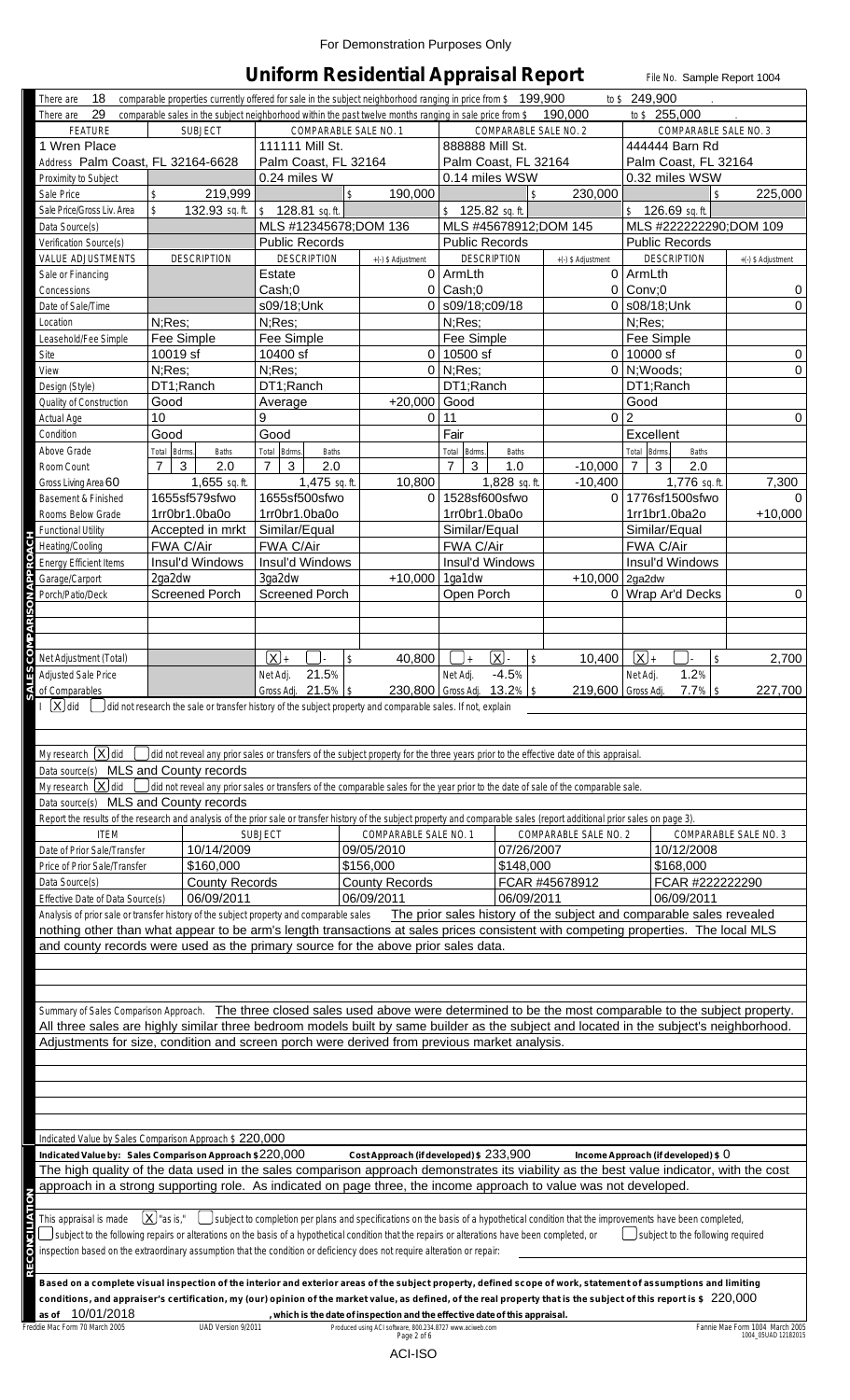File No. Sample Report 1004

Clarification of Intended Use and Intended User: The Intended User of this appraisal report is the Lender/Client. The Intended Use is to evaluate the property that is the subject of this appraisal for a mortgage finance transaction, subject to the stated Scope of Work, purpose of the appraisal, reporting requirements of this appraisal report form, and Definition of Market Value. No additional Intended Users are identified by the appraiser.

#### Clarification of the term "complete visual inspection":

Certification #2 on page 5 of this report states that the appraiser has performed a "complete visual inspection" of the property. It should be understood that the "complete visual inspection" was performed within the context of the intended use and intended user identified on page 4 and clarified above. That is, the appraiser's inspection of the property is for valuation purposes only and is strictly for the purpose of assisting the lender/client (and only the lender/client) in evaluating the property for a mortgage finance transaction.

**ADDITIONAL CO** stability, moisture problems, wood destroying (or other) insects, rodents or pests, radon gas or lead-based paint. The client is invited **MENTS** The appraiser's inspection of the property was limited to what was readily observable without moving furniture, floor coverings or personal property. Unless otherwise stated, the appraiser did not view attics, crawlspaces or any other area that would involve the use of ladders or special equipment. The appraiser's viewing of the property was limited to surface areas only and can often be compromised by landscaping, placement of personal property or even weather conditions. Most importantly, the appraiser's inspection of the property is far different from and much less intensive than the type of inspections performed to discover property defects. The appraiser is not a home inspector, building contractor, pest control specialist or structural engineer. An appraisal is not a substitute for a home inspection or an inspection by a qualified expert in determining issues such as, but not limited to, foundation settlement or and encouraged to employ the services of appropriate experts to address any area of concern.

#### Use of Cost Approach for Insurance Purposes:

**M**

Replacement cost figures used in developing the cost approach are for valuation purposes only. No one, client or third party, should rely on these figures for insurance purposes. The definition of "market value" on page four of this form is not consistent with definitions of "insurable value." Actual reconstruction costs can easily exceed the replacement cost figures used in this appraisal.

|                                                                                                                                                          | COST APPROACH TO VALUE (not required by Fannie Mae)                     |         |
|----------------------------------------------------------------------------------------------------------------------------------------------------------|-------------------------------------------------------------------------|---------|
| Provide adequate information for the lender/client to replicate the below cost figures and calculations.                                                 |                                                                         |         |
| Support for the opinion of site value (summary of comparable land sales or other methods for estimating site value)                                      |                                                                         |         |
| 65 Renmont Place<br>10,000 sq.ft. sold 11/11/05 for \$35,000                                                                                             |                                                                         |         |
| 10,500 sq.ft. sold 12/12/05 for \$42,000<br>4 Red Barn Drive                                                                                             |                                                                         |         |
| 10,000 sq.ft. sold 01/10/05 for \$38,000<br>65 Renworth Lane                                                                                             |                                                                         |         |
| REPRODUCTION OR<br>$[\overline{X}]$ REPLACEMENT COST NEW<br><b>ESTIMATED</b>                                                                             |                                                                         | 60,000  |
| Source of cost data Marshall & Swift                                                                                                                     | 1,655 Sq. Ft. @\$<br>Dwelling<br>$70.$ = \$                             | 115,850 |
| Quality rating from cost service Average<br>Effective date of cost data 01/01/2018                                                                       | Bsmt: 1655<br>$28 =$<br>Sq. Ft. $@$ \$                                  | 46,340  |
| Comments on Cost Approach (gross living area calculations, depreciation, etc.)                                                                           |                                                                         |         |
|                                                                                                                                                          | Garage/Carport 399<br>$24$ $\ldots$ $\ldots$ = \$<br>Sq. Ft. @\$        | 9,576   |
|                                                                                                                                                          | <b>Total Estimate of Cost-New</b><br>$\ldots \ldots \ldots \ldots =$ \$ | 171.766 |
|                                                                                                                                                          | Less 70<br>Functional<br>Physical<br>External                           |         |
|                                                                                                                                                          | \$7,826<br>Depreciation<br>$=$ \$ (                                     | 7,826)  |
|                                                                                                                                                          |                                                                         | 163,940 |
|                                                                                                                                                          |                                                                         | 10.000  |
|                                                                                                                                                          |                                                                         |         |
| Estimated Remaining Economic Life (HUD and VA only)                                                                                                      | 67 Years   INDICATED VALUE BY COST APPROACH<br>$=$ \$                   | 233,900 |
|                                                                                                                                                          | INCOME APPROACH TO VALUE (not required by Fannie Mae)                   |         |
| <b>Estimated Monthly Market Rent \$</b><br>X Gross Rent Multiplier<br>$=$ \$                                                                             | Indicated Value by Income Approach                                      |         |
| Summary of Income Approach (including support for market rent and GRM) Homes in this price range and neighborhood are typically purchased for use and    |                                                                         |         |
| not income. Thus, the income approach lacks rationale and was not developed.                                                                             |                                                                         |         |
|                                                                                                                                                          | PROJECT INFORMATION FOR PUDs (if applicable)                            |         |
| Is the developer/builder in control of the Homeowners' Association (HOA)?<br>Yes                                                                         | No<br>Detached<br>Attached<br>Unit type(s)                              |         |
| Provide the following information for PUDs ONLY if the developer/builder is in control of the HOA and the subject property is an attached dwelling unit. |                                                                         |         |
| Legal name of project                                                                                                                                    |                                                                         |         |
| Total number of phases<br>Total number of units                                                                                                          | Total number of units sold                                              |         |
| Total number of units rented<br>Total number of units for sale                                                                                           | Data source(s)                                                          |         |
| Was the project created by the conversion of an existing building(s) into a PUD?<br> Yes                                                                 | l No<br>If Yes, date of conversion.                                     |         |
| ) Yes<br>Does the project contain any multi-dwelling units?<br>No Data source(s)                                                                         |                                                                         |         |
| Are the units, common elements, and recreation facilities complete?<br><b>Yes</b><br>l No                                                                | If No, describe the status of completion.                               |         |
|                                                                                                                                                          |                                                                         |         |
| <b>Yes</b>                                                                                                                                               |                                                                         |         |
| Are the common elements leased to or by the Homeowners' Association?<br>l No                                                                             | If Yes, describe the rental terms and options.                          |         |
| Describe common elements and recreational facilities.                                                                                                    |                                                                         |         |
|                                                                                                                                                          |                                                                         |         |
| Produced using ACI software, 800.234.8727 www.aciweb.com<br>Freddie Mac Form 70 March 2005<br>UAD Version 9/2011                                         | Fannie Mae Form 1004 March 2005                                         |         |
| Page 3 of 6                                                                                                                                              | 1004 05UAD 12182019                                                     |         |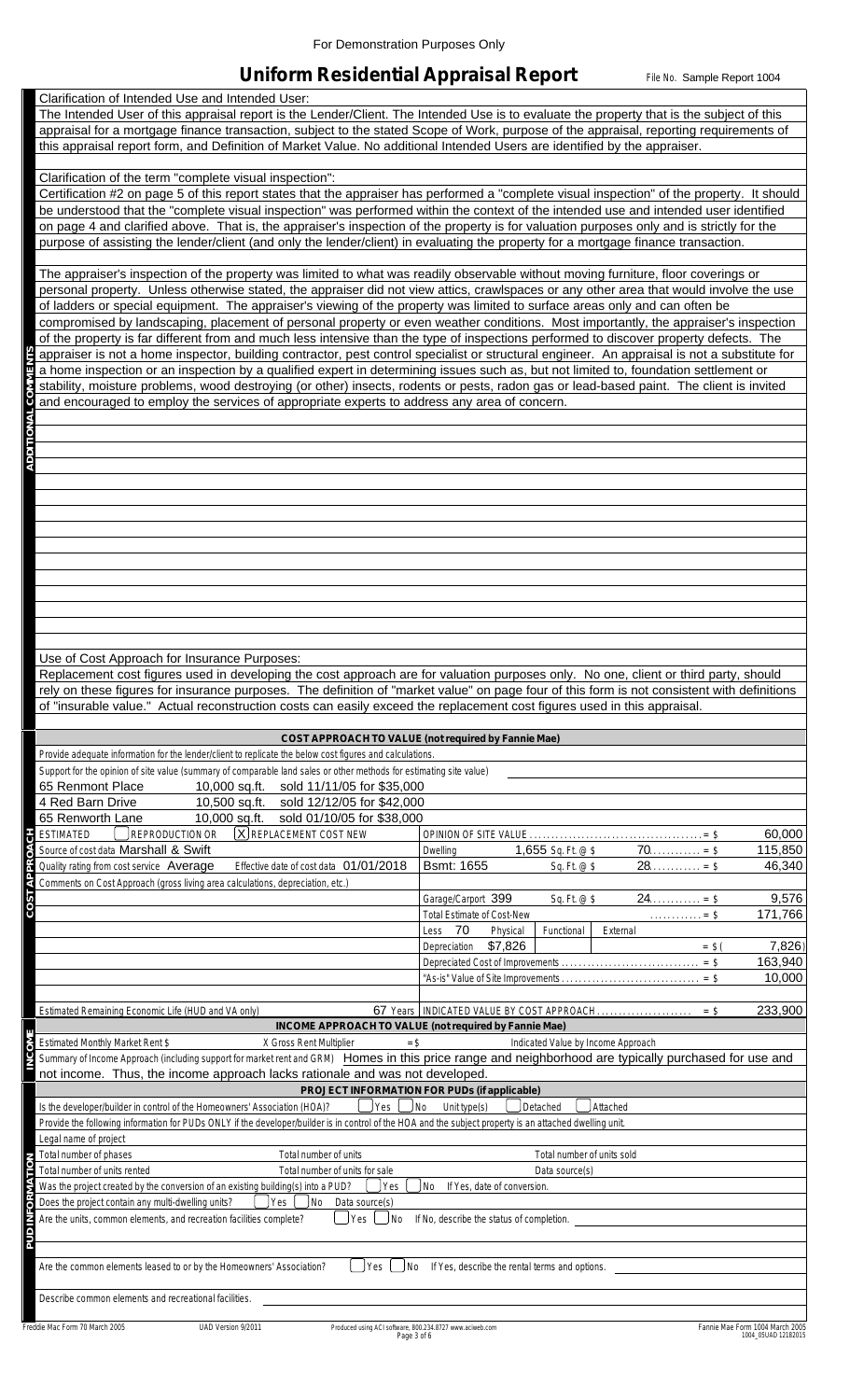This report form is designed to report an appraisal of a one-unit property or a one-unit property with an accessory unit; including a unit in a planned unit development (PUD). This report form is not designed to report an appraisal of a manufactured home or a unit in a condominium or cooperative project.

This appraisal report is subject to the following scope of work, intended use, intended user, definition of market value, statement of assumptions and limiting conditions, and certifications. Modifications, additions, or deletions to the intended use, intended user, definition of market value, or assumptions and limiting conditions are not permitted. The appraiser may expand the scope of work to include any additional research or analysis necessary based on the complexity of this appraisal assignment. Modifications or deletions to the certifications are also not permitted. However, additional certifications that do not constitute material alterations to this appraisal report, such as those required by law or those related to the appraiser's continuing education or membership in an appraisal organization, are permitted.

**SCOPE OF WORK:** The scope of work for this appraisal is defined by the complexity of this appraisal assignment and the reporting requirements of this appraisal report form, including the following definition of market value, statement of assumptions and limiting conditions, and certifications. The appraiser must, at a minimum: (1) perform a complete visual inspection of the interior and exterior areas of the subject property, (2) inspect the neighborhood, (3) inspect each of the comparable sales from at least the street, (4) research, verify, and analyze data from reliable public and/or private sources, and (5) report his or her analysis, opinions, and conclusions in this appraisal report.

**INTENDED USE:** The intended use of this appraisal report is for the lender/client to evaluate the property that is the subject of this appraisal for a mortgage finance transaction.

**INTENDED USER:** The intended user of this appraisal report is the lender/client.

**DEFINITION OF MARKET VALUE:** The most probable price which a property should bring in a competitive and open market under all conditions requisite to a fair sale, the buyer and seller, each acting prudently, knowledgeably and assuming the price is not affected by undue stimulus. Implicit in this definition is the consummation of a sale as of a specified date and the passing of title from seller to buyer under conditions whereby: (1) buyer and seller are typically motivated; (2) both parties are well informed or well advised, and each acting in what he or she considers his or her own best interest; (3) a reasonable time is allowed for exposure in the open market; (4) payment is made in terms of cash in U. S. dollars or in terms of financial arrangements comparable thereto; and (5) the price represents the normal consideration for the property sold unaffected by special or creative financing or sales concessions\* granted by anyone associated with the sale.

\*Adjustments to the comparables must be made for special or creative financing or sales concessions. No adjustments are necessary for those costs which are normally paid by sellers as a result of tradition or law in a market area; these costs are readily identifiable since the seller pays these costs in virtually all sales transactions. Special or creative financing adjustments can be made to the comparable property by comparisons to financing terms offered by a third party institutional lender that is not already involved in the property or transaction. Any adjustment should not be calculated on a mechanical dollar for dollar cost of the financing or concession but the dollar amount of any adjustment should approximate the market's reaction to the financing or concessions based on the appraiser's judgment.

**STATEMENT OF ASSUMPTIONS AND LIMITING CONDITIONS:** The appraiser's certification in this report is subject to the following assumptions and limiting conditions:

1. The appraiser will not be responsible for matters of a legal nature that affect either the property being appraised or the title to it, except for information that he or she became aware of during the research involved in performing this appraisal. The appraiser assumes that the title is good and marketable and will not render any opinions about the title.

2. The appraiser has provided a sketch in this appraisal report to show the approximate dimensions of the improvements. The sketch is included only to assist the reader in visualizing the property and understanding the appraiser's determination of its size.

The appraiser has examined the available flood maps that are provided by the Federal Emergency Management Agency (or other data sources) and has noted in this appraisal report whether any portion of the subject site is located in an identified Special Flood Hazard Area. Because the appraiser is not a surveyor, he or she makes no guarantees, express or implied, regarding this determination.

4. The appraiser will not give testimony or appear in court because he or she made an appraisal of the property in question, unless specific arrangements to do so have been made beforehand, or as otherwise required by law.

The appraiser has noted in this appraisal report any adverse conditions (such as needed repairs, deterioration, the presence of hazardous wastes, toxic substances, etc.) observed during the inspection of the subject property or that he or she became aware of during the research involved in performing this appraisal. Unless otherwise stated in this appraisal report, the appraiser has no knowledge of any hidden or unapparent physical deficiencies or adverse conditions of the property (such as, but not limited to, needed repairs, deterioration, the presence of hazardous wastes, toxic substances, adverse environmental conditions, etc.) that would make the property less valuable, and has assumed that there are no such conditions and makes no guarantees or warranties, express or implied. The appraiser will not be responsible for any such conditions that do exist or for any engineering or testing that might be required to discover whether such conditions exist. Because the appraiser is not an expert in the field of environmental hazards, this appraisal report must not be considered as an environmental assessment of the property.

6. The appraiser has based his or her appraisal report and valuation conclusion for an appraisal that is subject to satisfactory completion, repairs, or alterations on the assumption that the completion, repairs, or alterations of the subject property will be performed in a professional manner.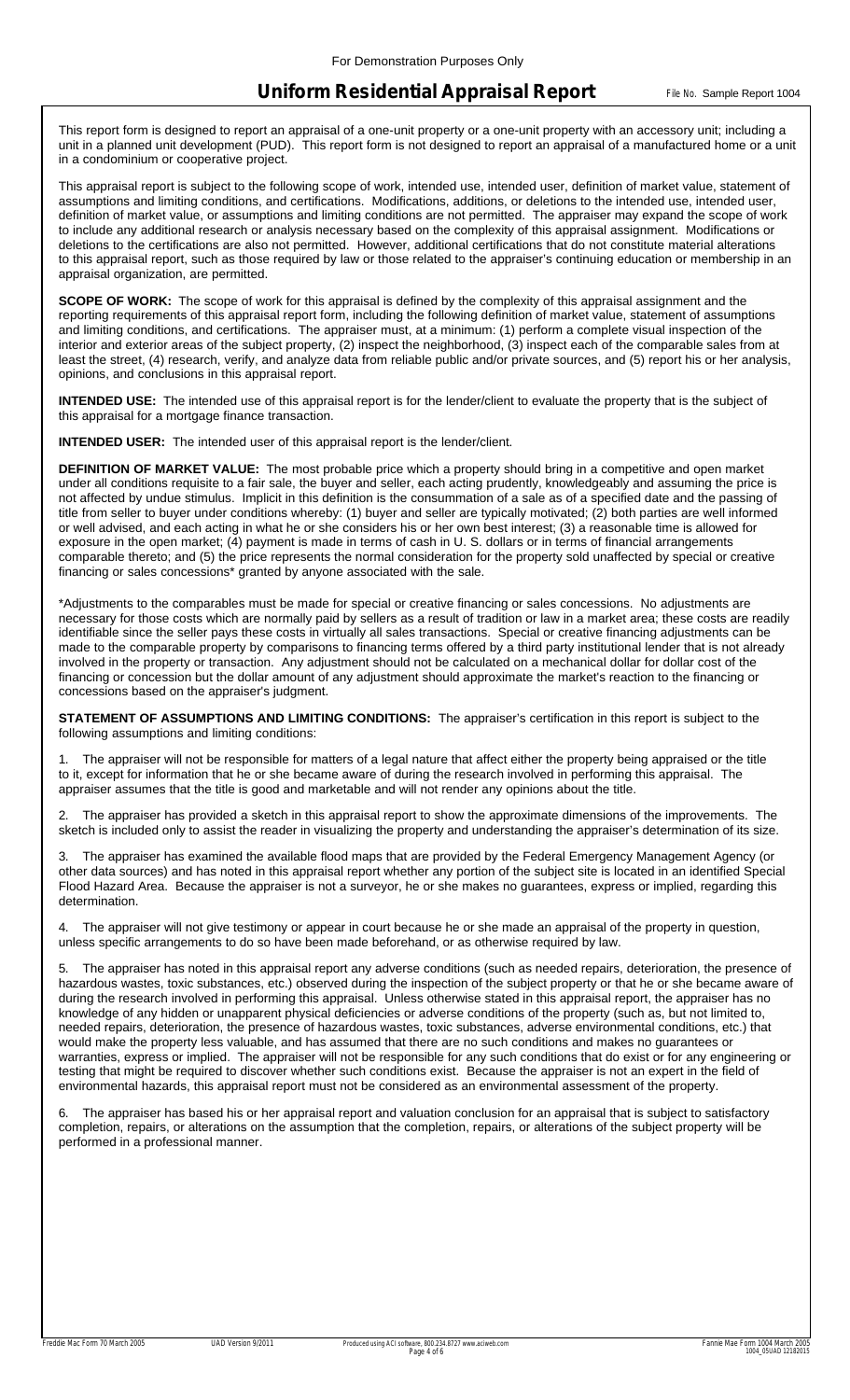#### **APPRAISER'S CERTIFICATION:** The Appraiser certifies and agrees that:

1. I have, at a minimum, developed and reported this appraisal in accordance with the scope of work requirements stated in this appraisal report.

2. I performed a complete visual inspection of the interior and exterior areas of the subject property. I reported the condition of the improvements in factual, specific terms. I identified and reported the physical deficiencies that could affect the livability, soundness, or structural integrity of the property.

3. I performed this appraisal in accordance with the requirements of the Uniform Standards of Professional Appraisal Practice that were adopted and promulgated by the Appraisal Standards Board of The Appraisal Foundation and that were in place at the time this appraisal report was prepared.

I developed my opinion of the market value of the real property that is the subject of this report based on the sales comparison approach to value. I have adequate comparable market data to develop a reliable sales comparison approach for this appraisal assignment. I further certify that I considered the cost and income approaches to value but did not develop them, unless otherwise indicated in this report.

I researched, verified, analyzed, and reported on any current agreement for sale for the subject property, any offering for sale of the subject property in the twelve months prior to the effective date of this appraisal, and the prior sales of the subject property for a minimum of three years prior to the effective date of this appraisal, unless otherwise indicated in this report.

6. I researched, verified, analyzed, and reported on the prior sales of the comparable sales for a minimum of one year prior to the date of sale of the comparable sale, unless otherwise indicated in this report.

7. I selected and used comparable sales that are locationally, physically, and functionally the most similar to the subject property.

8. I have not used comparable sales that were the result of combining a land sale with the contract purchase price of a home that has been built or will be built on the land.

9. I have reported adjustments to the comparable sales that reflect the market's reaction to the differences between the subject property and the comparable sales.

10. I verified, from a disinterested source, all information in this report that was provided by parties who have a financial interest in the sale or financing of the subject property.

11. I have knowledge and experience in appraising this type of property in this market area.

12. I am aware of, and have access to, the necessary and appropriate public and private data sources, such as multiple listing services, tax assessment records, public land records and other such data sources for the area in which the property is located.

13. I obtained the information, estimates, and opinions furnished by other parties and expressed in this appraisal report from reliable sources that I believe to be true and correct.

14. I have taken into consideration the factors that have an impact on value with respect to the subject neighborhood, subject property, and the proximity of the subject property to adverse influences in the development of my opinion of market value. I have noted in this appraisal report any adverse conditions (such as, but not limited to, needed repairs, deterioration, the presence of hazardous wastes, toxic substances, adverse environmental conditions, etc.) observed during the inspection of the subject property or that I became aware of during the research involved in performing this appraisal. I have considered these adverse conditions in my analysis of the property value, and have reported on the effect of the conditions on the value and marketability of the subject property.

15. I have not knowingly withheld any significant information from this appraisal report and, to the best of my knowledge, all statements and information in this appraisal report are true and correct.

16. I stated in this appraisal report my own personal, unbiased, and professional analysis, opinions, and conclusions, which are subject only to the assumptions and limiting conditions in this appraisal report.

17. I have no present or prospective interest in the property that is the subject of this report, and I have no present or prospective personal interest or bias with respect to the participants in the transaction. I did not base, either partially or completely, my analysis and/or opinion of market value in this appraisal report on the race, color, religion, sex, age, marital status, handicap, familial status, or national origin of either the prospective owners or occupants of the subject property or of the present owners or occupants of the properties in the vicinity of the subject property or on any other basis prohibited by law.

18. My employment and/or compensation for performing this appraisal or any future or anticipated appraisals was not conditioned on any agreement or understanding, written or otherwise, that I would report (or present analysis supporting) a predetermined specific value, a predetermined minimum value, a range or direction in value, a value that favors the cause of any party, or the attainment of a specific result or occurrence of a specific subsequent event (such as approval of a pending mortgage loan application).

19. I personally prepared all conclusions and opinions about the real estate that were set forth in this appraisal report. If I relied on significant real property appraisal assistance from any individual or individuals in the performance of this appraisal or the preparation of this appraisal report, I have named such individual(s) and disclosed the specific tasks performed in this appraisal report. I certify that any individual so named is qualified to perform the tasks. I have not authorized anyone to make a change to any item in this appraisal report; therefore, any change made to this appraisal is unauthorized and I will take no responsibility for it.

20. I identified the lender/client in this appraisal report who is the individual, organization, or agent for the organization that ordered and will receive this appraisal report.

21. The lender/client may disclose or distribute this appraisal report to: the borrower; another lender at the request of the borrower; the mortgagee or its successors and assigns; mortgage insurers; government sponsored enterprises; other secondary market participants; data collection or reporting services; professional appraisal organizations; any department, agency, or instrumentality of the United States; and any state, the District of Columbia, or other jurisdictions; without having to obtain the appraiser's or supervisory appraiser's (if applicable) consent. Such consent must be obtained before this appraisal report may be disclosed or distributed to any other party (including, but not limited to, the public through advertising, public relations, news, sales, or other media).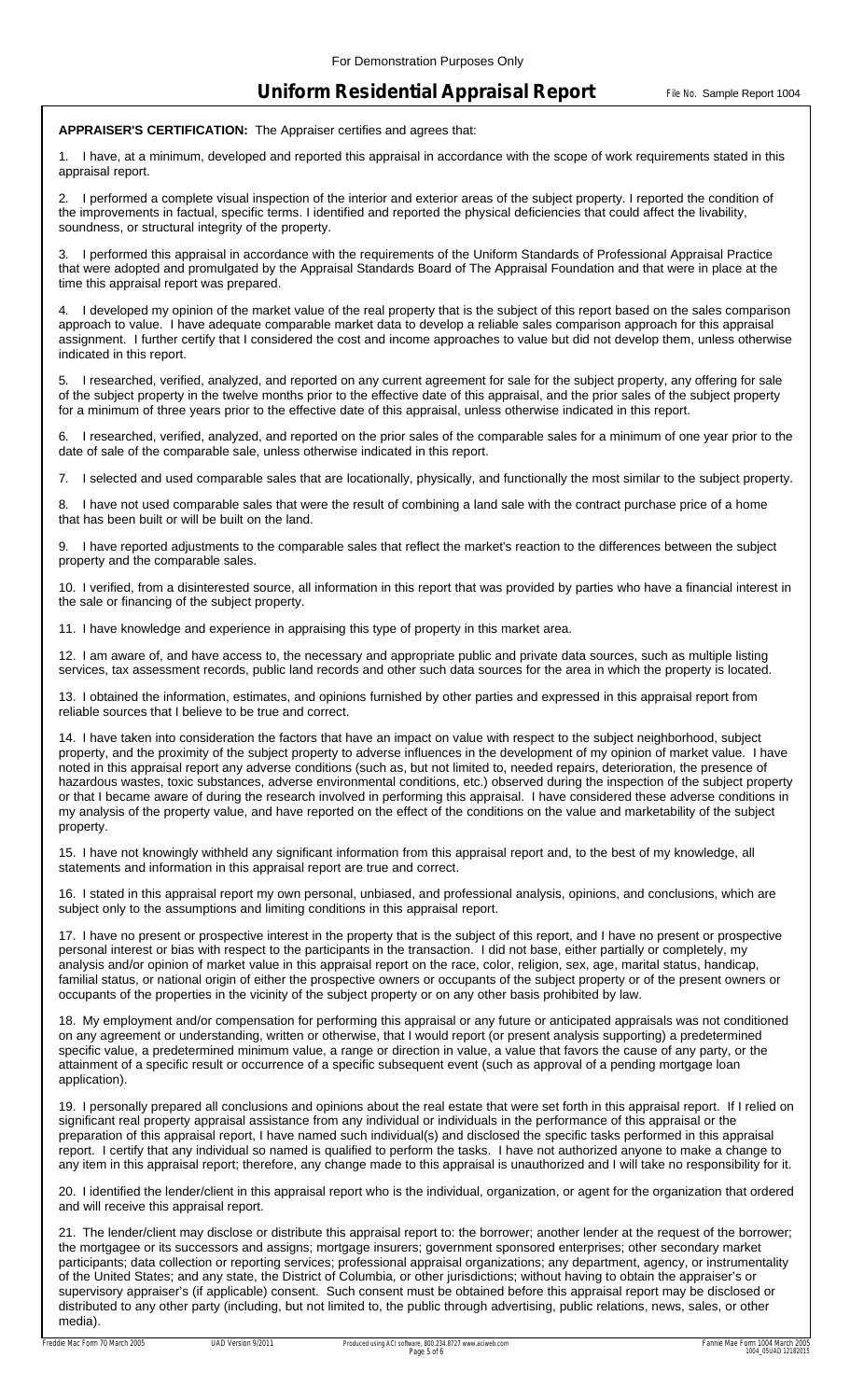22. I am aware that any disclosure or distribution of this appraisal report by me or the lender/client may be subject to certain laws and regulations. Further, I am also subject to the provisions of the Uniform Standards of Professional Appraisal Practice that pertain to disclosure or distribution by me.

23. The borrower, another lender at the request of the borrower, the mortgagee or its successors and assigns, mortgage insurers, government sponsored enterprises, and other secondary market participants may rely on this appraisal report as part of any mortgage finance transaction that involves any one or more of these parties.

24. If this appraisal report was transmitted as an "electronic record" containing my "electronic signature," as those terms are defined in applicable federal and/or state laws (excluding audio and video recordings), or a facsimile transmission of this appraisal report containing a copy or representation of my signature, the appraisal report shall be as effective, enforceable and valid as if a paper version of this appraisal report were delivered containing my original hand written signature.

25. Any intentional or negligent misrepresentation(s) contained in this appraisal report may result in civil liability and/or criminal penalties including, but not limited to, fine or imprisonment or both under the provisions of Title 18, United States Code, Section 1001, et seq., or similar state laws.

**ETHICS DISCLOSURE: As required by the current edition of the USPAP Ethics Rule, appraiser hereby discloses that there has been no prior service involving the subject property provided by this appraiser within the past three year period immediately preceding acceptance of this assignment. This information is provided in the certification section of this report as required by USPAP.**

**SUPERVISORY APPRAISER'S CERTIFICATION:** The Supervisory Appraiser certifies and agrees that:

1. I directly supervised the appraiser for this appraisal assignment, have read the appraisal report, and agree with the appraiser's analysis, opinions, statements, conclusions, and the appraiser's certification.

2. I accept full responsibility for the contents of this appraisal report including, but not limited to, the appraiser's analysis, opinions, statements, conclusions, and the appraiser's certification.

The appraiser identified in this appraisal report is either a sub-contractor or an employee of the supervisory appraiser (or the appraisal firm), is qualified to perform this appraisal, and is acceptable to perform this appraisal under the applicable state law.

4. This appraisal report complies with the Uniform Standards of Professional Appraisal Practice that were adopted and promulgated by the Appraisal Standards Board of The Appraisal Foundation and that were in place at the time this appraisal report was prepared.

5. If this appraisal report was transmitted as an "electronic record" containing my "electronic signature," as those terms are defined in applicable federal and/or state laws (excluding audio and video recordings), or a facsimile transmission of this appraisal report containing a copy or representation of my signature, the appraisal report shall be as effective, enforceable and valid as if a paper version of this appraisal report were delivered containing my original hand written signature.

#### **APPRAISER**

| <b>SUPERVISORY APPRAISER (ONLY IF REQUIRED)</b> |  |  |
|-------------------------------------------------|--|--|
|                                                 |  |  |

| Name Anna Prentice                                                                                      |                                                                                           |
|---------------------------------------------------------------------------------------------------------|-------------------------------------------------------------------------------------------|
| Company Name ACI Appraisals                                                                             |                                                                                           |
| Company Address 24 Old Kings Road North                                                                 |                                                                                           |
| Palm Coast, FL 32137                                                                                    | the control of the control of the control of the control of the control of the control of |
| Telephone Number 800-234-8727                                                                           |                                                                                           |
| Email Address aprentice@aciweb.com                                                                      | Email Address <b>Communication Communication Communication Communication</b>              |
| Date of Signature and Report 06/11/2011                                                                 | Date of Signature <b>Date of Signature</b>                                                |
| Effective Date of Appraisal 10/01/2018                                                                  |                                                                                           |
|                                                                                                         |                                                                                           |
| or State License # LL12345                                                                              |                                                                                           |
|                                                                                                         | Expiration Date of Certification or License                                               |
| State FL                                                                                                |                                                                                           |
| Expiration Date of Certification or License 06/30/2013                                                  |                                                                                           |
| ADDRESS OF PROPERTY APPRAISED                                                                           | <b>SUBJECT PROPERTY</b>                                                                   |
| 1 Wren Place                                                                                            | Did not inspect subject property                                                          |
| Palm Coast, FL 32164-6628                                                                               | Did inspect exterior of subject property from street                                      |
|                                                                                                         |                                                                                           |
| APPRAISED VALUE OF SUBJECT PROPERTY \$220,000                                                           | Did inspect interior and exterior of subject property                                     |
|                                                                                                         |                                                                                           |
| LENDER/CLIENT                                                                                           |                                                                                           |
| Name Big Box AMC                                                                                        | <b>COMPARABLE SALES</b>                                                                   |
| Company Name Megabucks Bank                                                                             | Did not inspect exterior of comparable sales from street                                  |
| Company Address 1 Main St<br>the control of the control of the control of the control of the control of | Did inspect exterior of comparable sales from street                                      |
| New York, NY 10044                                                                                      |                                                                                           |
| Email Address Contact@Megabucks.com                                                                     |                                                                                           |
|                                                                                                         |                                                                                           |

Freddie Mac Form 70 March 2005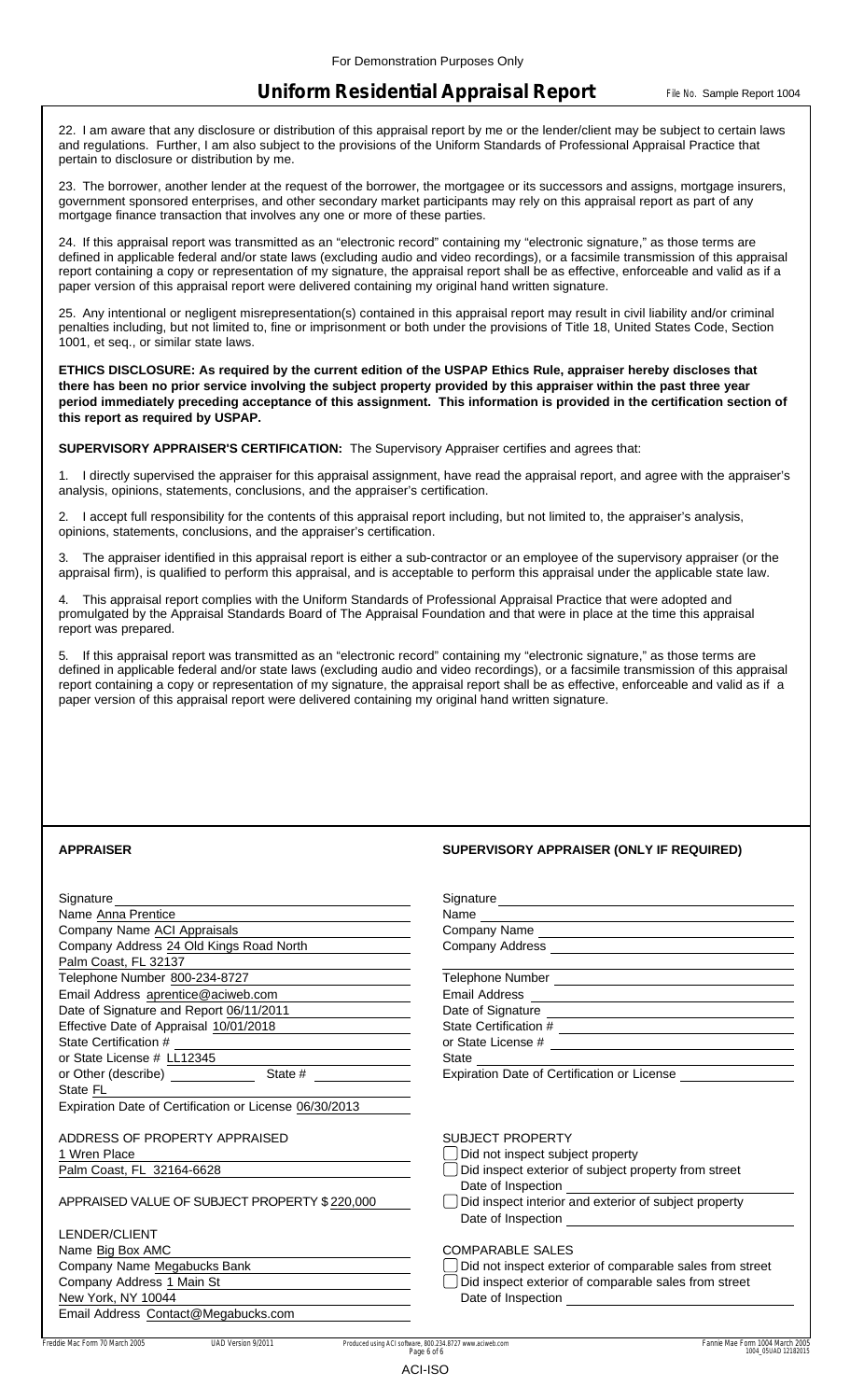### **Uniform Appraisal Dataset Definitions**

#### **Condition Ratings and Definitions**

**C1** The improvements have been very recently constructed and have not previously been occupied. The entire structure and all components are new and the dwelling features no physical depreciation.\*

\*Note: Newly constructed improvements that feature recycled materials and/or components can be considered new dwellings provided that the dwelling is placed on a 100% new foundation and the recycled materials and the recycled components have been rehabilitated/re-manufactured into like-new condition. Recently constructed improvements that have not been previously occupied are not considered "new" if they have any significant physical depreciation (i.e., newly constructed dwellings that have been vacant for an extended period of time without adequate maintenance or upkeep).

**C2** The improvements feature no deferred maintenance, little or no physical depreciation, and require no repairs. Virtually all building components are new or have been recently repaired, refinished, or rehabilitated. All outdated components and finishes have been updated and/or replaced with components that meet current standards. Dwellings in this category either are almost new or have been recently completely renovated and are similar in condition to new construction.

\*Note: The improvements represent a relatively new property that is well maintained with no deferred maintenance and little or no physical depreciation, or an older property that has been recently completely renovated.

**C3** The improvements are well maintained and feature limited physical depreciation due to normal wear and tear. Some components, but not every major building component, may be updated or recently rehabilitated. The structure has been well maintained.

\*Note: The improvement is in its first-cycle of replacing short-lived building components (appliances, floor coverings, HVAC, etc.) and is being well maintained. Its estimated effective age is less than its actual age. It also may reflect a property in which the majority of short-lived building components have been replaced but not to the level of a complete renovation.

**C4** The improvements feature some minor deferred maintenance and physical deterioration due to normal wear and tear. The dwelling has been adequately maintained and requires only minimal repairs to building components/mechanical systems and cosmetic repairs. All major building components have been adequately maintained and are functionally adequate.

\*Note: The estimated effective age may be close to or equal to its actual age. It reflects a property in which some of the short-lived building components have been replaced, and some short-lived building components are at or near the end of their physical life expectancy; however, they still function adequately. Most minor repairs have been addressed on an ongoing basis resulting in an adequately maintained property.

**C5** The improvements feature obvious deferred maintenance and are in need of some significant repairs. Some building components need repairs, rehabilitation, or updating. The functional utility and overall livability is somewhat diminished due to condition, but the dwelling remains useable and functional as a residence.

\*Note: Some significant repairs are needed to the improvements due to the lack of adequate maintenance. It reflects a property in which many of its short-lived building components are at the end of or have exceeded their physical life expectancy but remain functional.

C6 The improvements have substantial damage or deferred maintenance with deficiencies or defects that are severe enough to affect the safety, soundness, or structural integrity of the improvements. The improvements are in need of substantial repairs and rehabilitation, including many or most major components.

\*Note: Substantial repairs are needed to the improvements due to the lack of adequate maintenance or property damage. It reflects a property with conditions severe enough to affect the safety, soundness, or structural integrity of the improvements.

#### **Quality Ratings and Definitions**

**Q1** Dwellings with this quality rating are usually unique structures that are individually designed by an architect for a specified user. Such residences typically are constructed from detailed architectural plans and specifications and feature an exceptionally high level of workmanship and exceptionally high-grade materials throughout the interior and exterior of the structure. The design features exceptionally high-quality exterior refinements and ornamentation, and exceptionally high-quality interior refinements. The workmanship, materials, and finishes throughout the dwelling are of exceptionally high quality.

**Q2** Dwellings with this quality rating are often custom designed for construction on an individual property owner's site. However, dwellings in this quality grade are also found in high-quality tract developments featuring residences constructed from individual plans or from highly modified or upgraded plans. The design features detailed, high-quality exterior ornamentation, high-quality interior refinements, and detail. The workmanship, materials, and finishes throughout the dwelling are generally of high or very high quality.

Q3 Dwellings with this quality rating are residences of higher quality built from individual or readily available designer plans in above-standard residential tract developments or on an individual property owner's site. The design includes significant exterior ornamentation and interiors that are well finished. The workmanship exceeds acceptable standards and many materials and finishes throughout the dwelling have been upgraded from "stock" standards.

**Q4** Dwellings with this quality rating meet or exceed the requirements of applicable building codes. Standard or modified standard building plans are utilized and the design includes adequate fenestration and some exterior ornamentation and interior refinements. Materials, workmanship, finish, and equipment are of stock or builder grade and may feature some upgrades.

**Q5** Dwellings with this quality rating feature economy of construction and basic functionality as main considerations. Such dwellings feature a plain design using readily available or basic floor plans featuring minimal fenestration and basic finishes with minimal exterior ornamentation and limited interior detail. These dwellings meet minimum building codes and are constructed with inexpensive, stock materials with limited refinements and upgrades.

Q6 Dwellings with this quality rating are of basic quality and lower cost; some may not be suitable for year-round occupancy. Such dwellings are often built with simple plans or without plans, often utilizing the lowest quality building materials. Such dwellings are often built or expanded by persons who are professionally unskilled or possess only minimal construction skills. Electrical, plumbing, and other mechanical systems and equipment may be minimal or non-existent. Older dwellings may feature one or more substandard or non-conforming additions to the original structure.

#### **Definitions of Not Updated, Updated, and Remodeled**

#### **Not Updated**

**Little or no updating or modernization. This description includes, but is not limited to, new homes.**

Residential properties of fifteen years of age or less often reflect an original condition with no updating, if no major components have been replaced or updated. Those over fifteen years of age are also considered not updated if the appliances, fixtures, and finishes are predominantly dated. An area that is 'Not Updated' may still be well maintained and fully functional, and this rating does not necessarily imply deferred maintenance or physical /functional deterioration.

#### **Updated**

**The area of the home has been modified to meet current market expectations. These modifications are limited in terms of both scope and cost.**

An updated area of the home should have an improved look and feel, or functional utility. Changes that constitute updates include refurbishment and/or replacing components to meet existing market expectations. Updates do not include significant alterations to the existing structure.

#### **Remodeled**

**Significant finish and/or structural changes have been made that increase utility and appeal through complete replacement and/ or expansion.** A remodeled area reflects fundamental changes that include multiple alterations. These alterations may include some or all of the following: replacement of a major component (cabinet(s), bathtub, or bathroom tile), relocation of plumbing/gas fixtures/appliances, significant structural alterations (relocating walls, and/or the addition of square footage). This would include a complete gutting and rebuild.

#### **Explanation of Bathroom Count**

The number of full and half baths is reported by separating the two values by a period. The full bath is represented to the left of the period. The half bath count is represented to the right of the period. Three-quarter baths are to be counted as a full bath in all cases. Quarter baths (baths that feature only toilet) are not to be included in the bathroom count.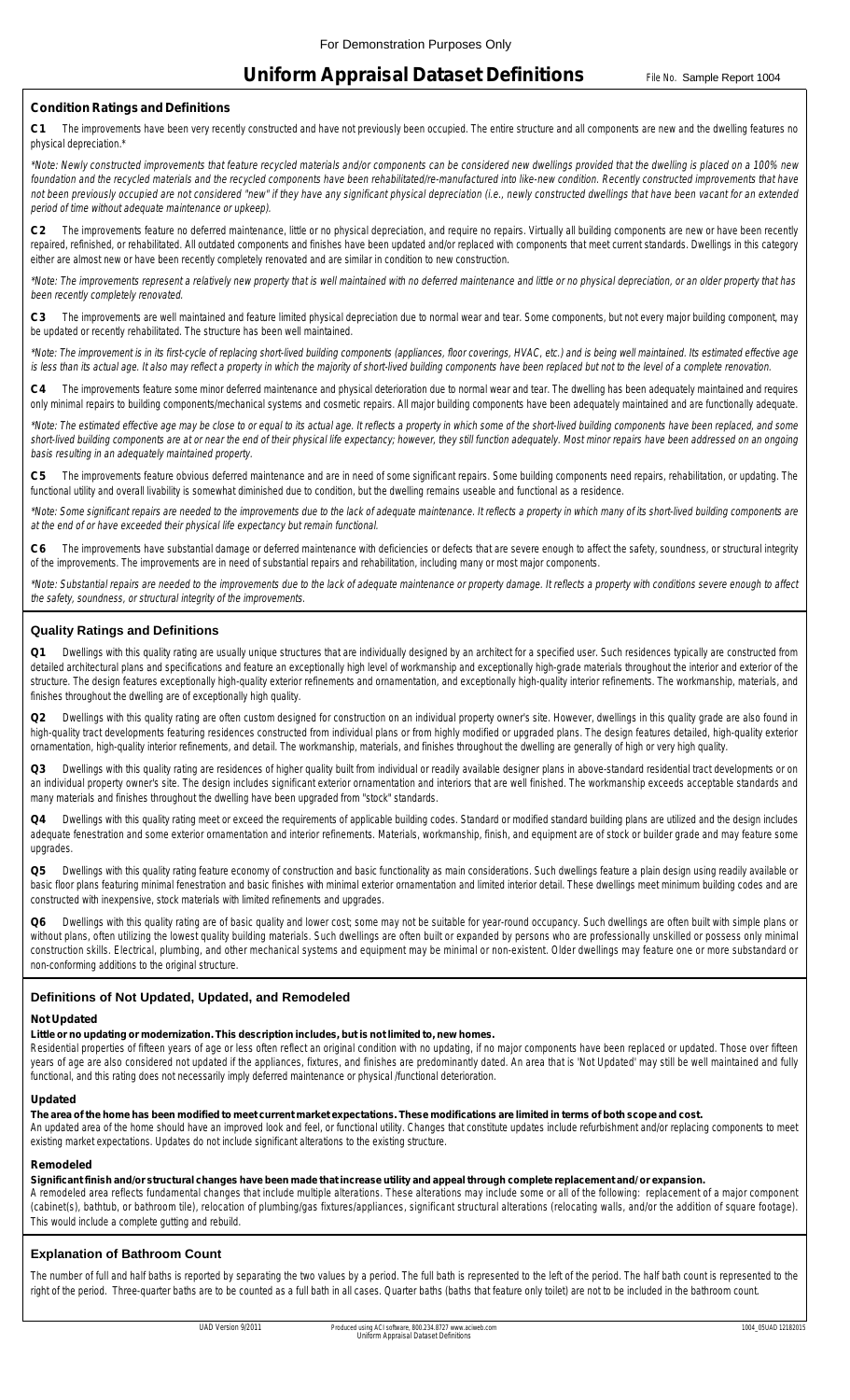# **Uniform Appraisal Dataset Definitions**

File No. Sample Report 1004

|              | Abbreviations Used in Data Standardization Text |                                       |             |                          |                                       |
|--------------|-------------------------------------------------|---------------------------------------|-------------|--------------------------|---------------------------------------|
| Abbrev.      | <b>Full Name</b>                                | <b>Appropriate Fields</b>             | Abbrev.     | <b>Full Name</b>         | <b>Appropriate Fields</b>             |
| ac           | Acres                                           | Area, Site                            | in          | Interior Only Stairs     | Basement & Finished Rooms Below Grade |
| AdjPrk       | Adjacent to Park                                | Location                              | Lndfl       | Landfill                 | Location                              |
| AdjPwr       | Adjacent to Power Lines                         | Location                              | LtdSght     | <b>Limited Sight</b>     | View                                  |
| Α            | Adverse                                         | Location & View                       | Listing     | Listing                  | Sale or Financing Concessions         |
| ArmLth       | Arms Length Sale                                | Sale or Financing Concessions         | <b>MR</b>   | Mid-Rise Structure       | Design(Style)                         |
| AT           | <b>Attached Structure</b>                       | Design(Style)                         | Mtn         | <b>Mountain View</b>     | View                                  |
| ba           | Bathroom(s)                                     | Basement & Finished Rooms Below Grade | N           | Neutral                  | <b>Location &amp; View</b>            |
| br           | Bedroom                                         | Basement & Finished Rooms Below Grade | NonArm      | Non-Arms Length Sale     | Sale or Financing Concessions         |
| B            | Beneficial                                      | Location & View                       | op          | Open                     | Garage/Carport                        |
| <b>BsyRd</b> | <b>Busy Road</b>                                | Location                              | $\mathsf 0$ | Other                    | Basement & Finished Rooms Below Grade |
| cp           | Carport                                         | Garage/Carport                        | $\mathbf 0$ | Other                    | Design(Style)                         |
| Cash         | Cash                                            | Sale or Financing Concessions         | Prk         | Park View                | View                                  |
| CtySky       | City View Skyline View                          | View                                  | Pstrl       | <b>Pastoral View</b>     | View                                  |
| CtyStr       | <b>City Street View</b>                         | View                                  | PwrLn       | <b>Power Lines</b>       | View                                  |
| Comm         | Commercial Influence                            | Location                              | PubTrn      | Public Transportation    | Location                              |
| C            | <b>Contracted Date</b>                          | Date of Sale/Time                     | m           | Recreational (Rec) Room  | Basement & Finished Rooms Below Grade |
| Conv         | Conventional                                    | Sale or Financing Concessions         | Relo        | <b>Relocation Sale</b>   | Sale or Financing Concessions         |
| <b>CV</b>    | Covered                                         | Garage/Carport                        | <b>REO</b>  | <b>REO Sale</b>          | Sale or Financing Concessions         |
| CrtOrd       | Court Ordered Sale                              | Sale or Financing Concessions         | Res         | Residential              | Location & View                       |
| <b>DOM</b>   | Days On Market                                  | Data Sources                          | <b>RT</b>   | Row or Townhouse         | Design(Style)                         |
| DT           | <b>Detached Structure</b>                       | Design(Style)                         | <b>RH</b>   | Rural Housing - USDA     | Sale or Financing Concessions         |
| dw           | Driveway                                        | Garage/Carport                        | <b>SD</b>   | Semi-detached Structure  | Design(Style)                         |
| Estate       | Estate Sale                                     | Sale or Financing Concessions         | S           | Settlement Date          | Date of Sale/Time                     |
| e            | <b>Expiration Date</b>                          | Date of Sale/Time                     | Short       | Short Sale               | Sale or Financing Concessions         |
| <b>FHA</b>   | Federal Housing Authority                       | Sale or Financing Concessions         | Sf          | Square Feet              | Area, Site, Basement                  |
| g            | Garage                                          | Garage/Carport                        | sqm         | <b>Square Meters</b>     | Area, Site, Basement                  |
| ga           | Garage - Attached                               | Garage/Carport                        | Unk         | Unknown                  | Date of Sale/Time                     |
| gbi          | Garage - Built-in                               | Garage/Carport                        | VA          | Veterans Administration  | Sale or Financing Concessions         |
| gd           | Garage - Detached                               | Garage/Carport                        | <b>WO</b>   | <b>Walk Out Basement</b> | Basement & Finished Rooms Below Grade |
| GR           | Garden Structure                                | Design(Style)                         | wu          | Walk Up Basement         | Basement & Finished Rooms Below Grade |
| GIfCse       | <b>Golf Course</b>                              | Location                              | WtrFr       | Water Frontage           | Location                              |
| Glfvw        | <b>Golf Course View</b>                         | View                                  | Wtr         | <b>Water View</b>        | View                                  |
| <b>HR</b>    | <b>High Rise Structure</b>                      | Design(Style)                         | W           | Withdrawn Date           | Date of Sale/Time                     |
| Ind          | Industrial                                      | Location & View                       | Woods       | Woods View               | View                                  |

#### **Other Appraiser-Defined Abbreviations**

| Abbrev. | <b>Full Name</b> | Appropriate Fields | Abbrev. | <b>Full Name</b> | Appropriate Fields |
|---------|------------------|--------------------|---------|------------------|--------------------|
|         |                  |                    |         |                  |                    |
|         |                  |                    |         |                  |                    |
|         |                  |                    |         |                  |                    |
|         |                  |                    |         |                  |                    |
|         |                  |                    |         |                  |                    |
|         |                  |                    |         |                  |                    |
|         |                  |                    |         |                  |                    |
|         |                  |                    |         |                  |                    |
|         |                  |                    |         |                  |                    |
|         |                  |                    |         |                  |                    |
|         |                  |                    |         |                  |                    |
|         |                  |                    |         |                  |                    |
|         |                  |                    |         |                  |                    |
|         |                  |                    |         |                  |                    |
|         |                  |                    |         |                  |                    |
|         |                  |                    |         |                  |                    |
|         |                  |                    |         |                  |                    |
|         |                  |                    |         |                  |                    |
|         |                  |                    |         |                  |                    |
|         |                  |                    |         |                  |                    |
|         |                  |                    |         |                  |                    |
|         |                  |                    |         |                  |                    |
|         |                  |                    |         |                  |                    |
|         |                  |                    |         |                  |                    |
|         |                  |                    |         |                  |                    |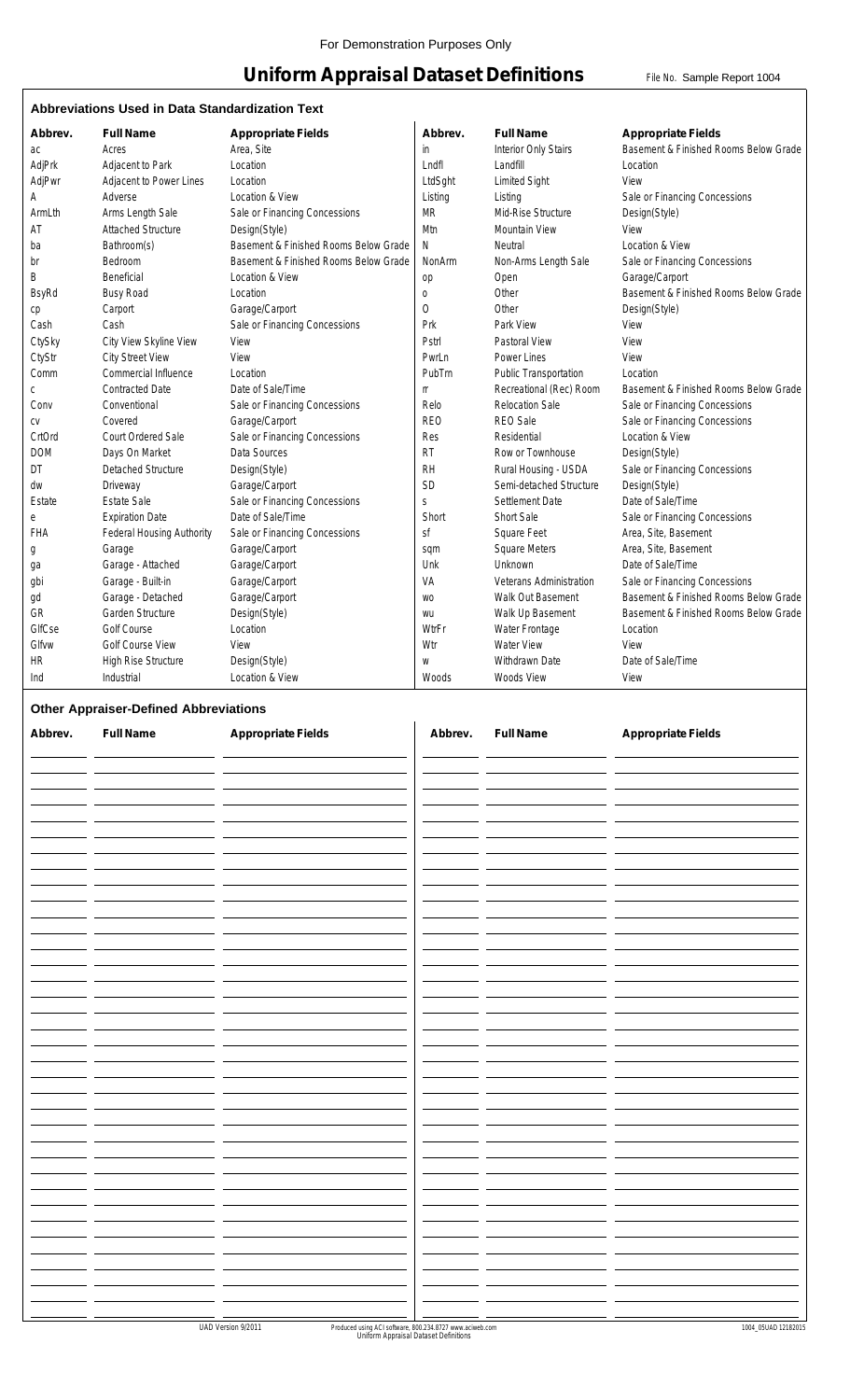|                                | <b>ADDENDUM</b> |                              |
|--------------------------------|-----------------|------------------------------|
| Borrower: Billy Borrower       |                 | File No.: Sample Report 1004 |
| Property Address: 1 Wren Place | Case No.:       |                              |
| City: Palm Coast               | State: FL       | Zip: 32164-6628              |
| Lender: Megabucks Bank         |                 |                              |

#### **Site Comments**

This is basically a flat, slightly above road grade site that is very typical of the neighborhood in terms of size, topography, view and general appeal. It provides a suitable setting for the improvements and is consistent with market expectations in this price range. Landscaping consists of some foundation plantings, shrubbery and a few trees. While no readily apparent adverse site conditions or external factors were noted, many site-related issues are beyond the scope of this assignment. Statements regarding zoning compliance are intended only in the most general sense. Zoning and building ordinances vary significantly from one municipality to another and can be extremely detailed. The scope of this assignment does not include a comparison of every potentially significant characteristic of the subject property's site and improvements relative to zoning and building ordinances. Unless otherwise noted, standard utility and right-of-way easements are insignificant to value. However, a current locational or boundary survey, which was unavailable to the appraiser, may reveal encroachments, easements, zoning violations or other matters of interest that could warrant modification of the appraised value.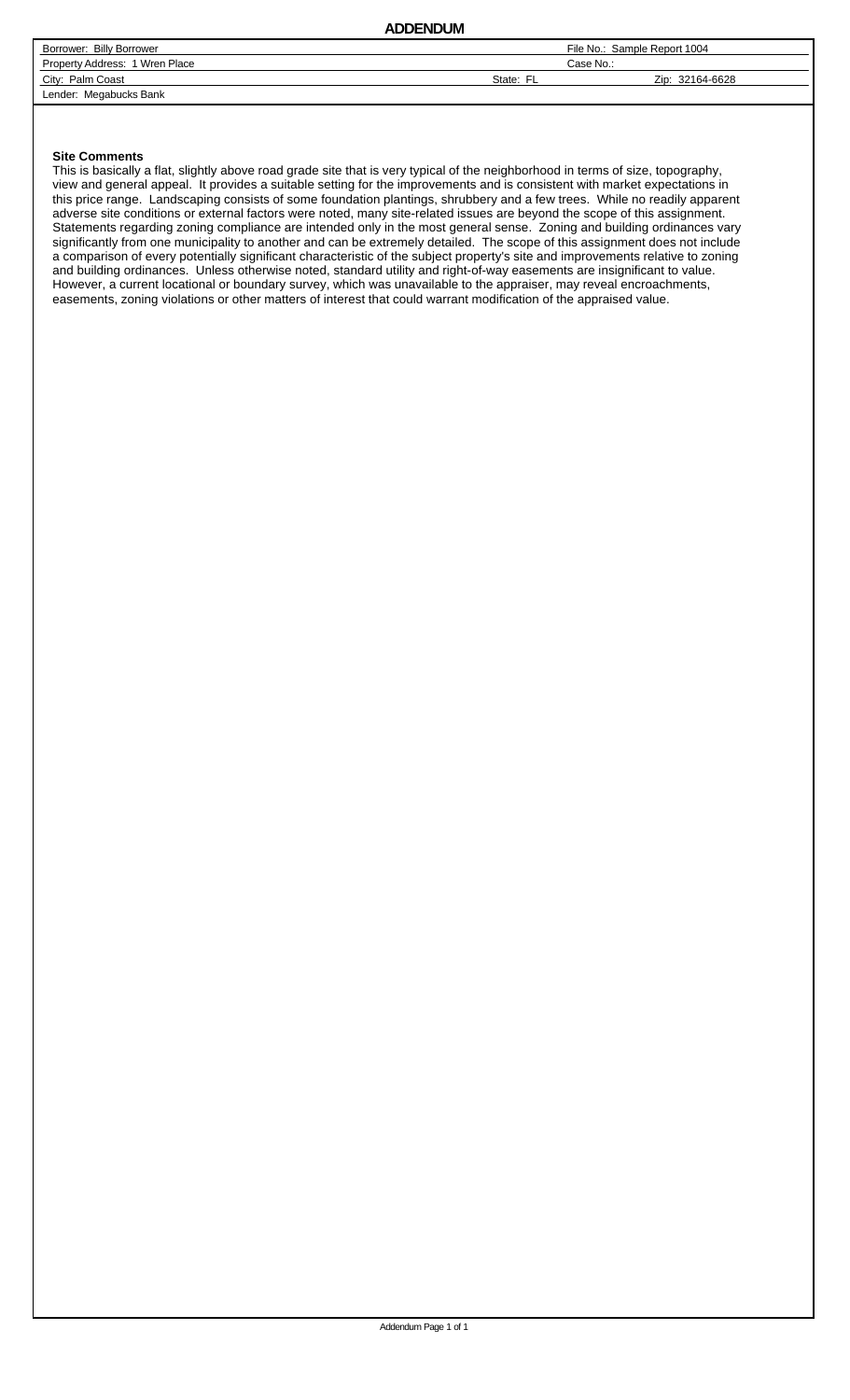### **SUBJECT PROPERTY PHOTO ADDENDUM**

| Borrower: Billy Borrower       | File No  | Sample Report 1004 |
|--------------------------------|----------|--------------------|
| Property Address: 1 Wren Place | Case No∴ |                    |
| City: Palm Coast               | State:   | Zip:<br>32164-6628 |
| Lender: Megabucks Bank         |          |                    |



#### **FRONT VIEW OF SUBJECT PROPERTY**

Appraised Date: Appraised Value: \$ 220,000 October 1, 2018



#### **REAR VIEW OF SUBJECT PROPERTY**



### **STREET SCENE**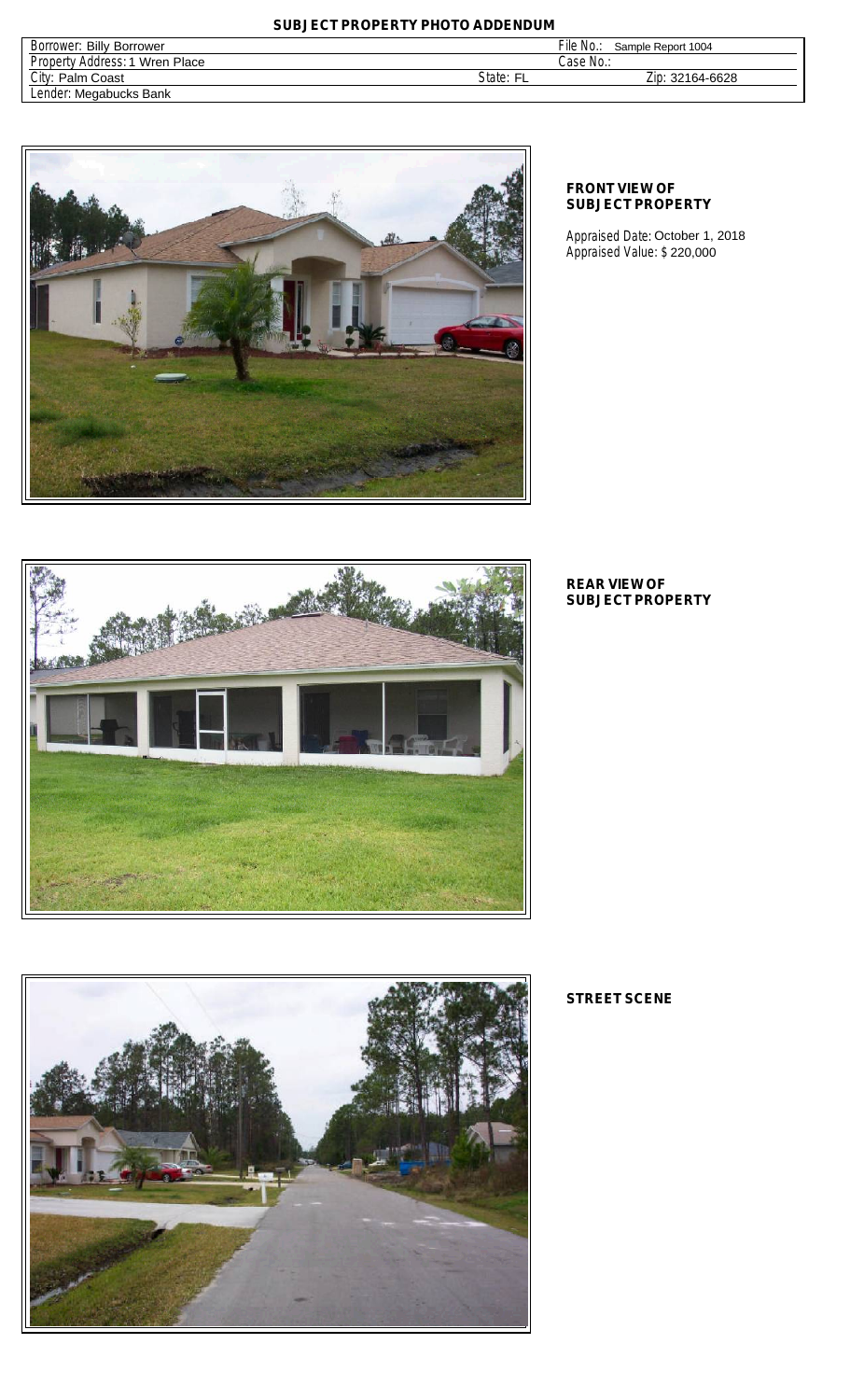### **COMPARABLE PROPERTY PHOTO ADDENDUM**

| Borrower: Billy Borrower       | $File No$ .  | Sample Report 1004    |
|--------------------------------|--------------|-----------------------|
| Property Address: 1 Wren Place | Case No∴     |                       |
| City: Palm Coast               | <b>State</b> | $7$ ip:<br>32164-6628 |
| Lender: Megabucks Bank         |              |                       |

### **COMPARABLE SALE #1**

Sale Date: s09/18;Unk Sale Price: \$ 190,000 Palm Coast, FL 32164 111111 Mill St.



### **COMPARABLE SALE #2**

Sale Date: Sale Price: \$ 230,000 s09/18;c09/18 Palm Coast, FL 32164 888888 Mill St.



### **COMPARABLE SALE #3**

Sale Date: s08/18;Unk Sale Price: \$ 225,000 Palm Coast, FL 32164 444444 Barn Rd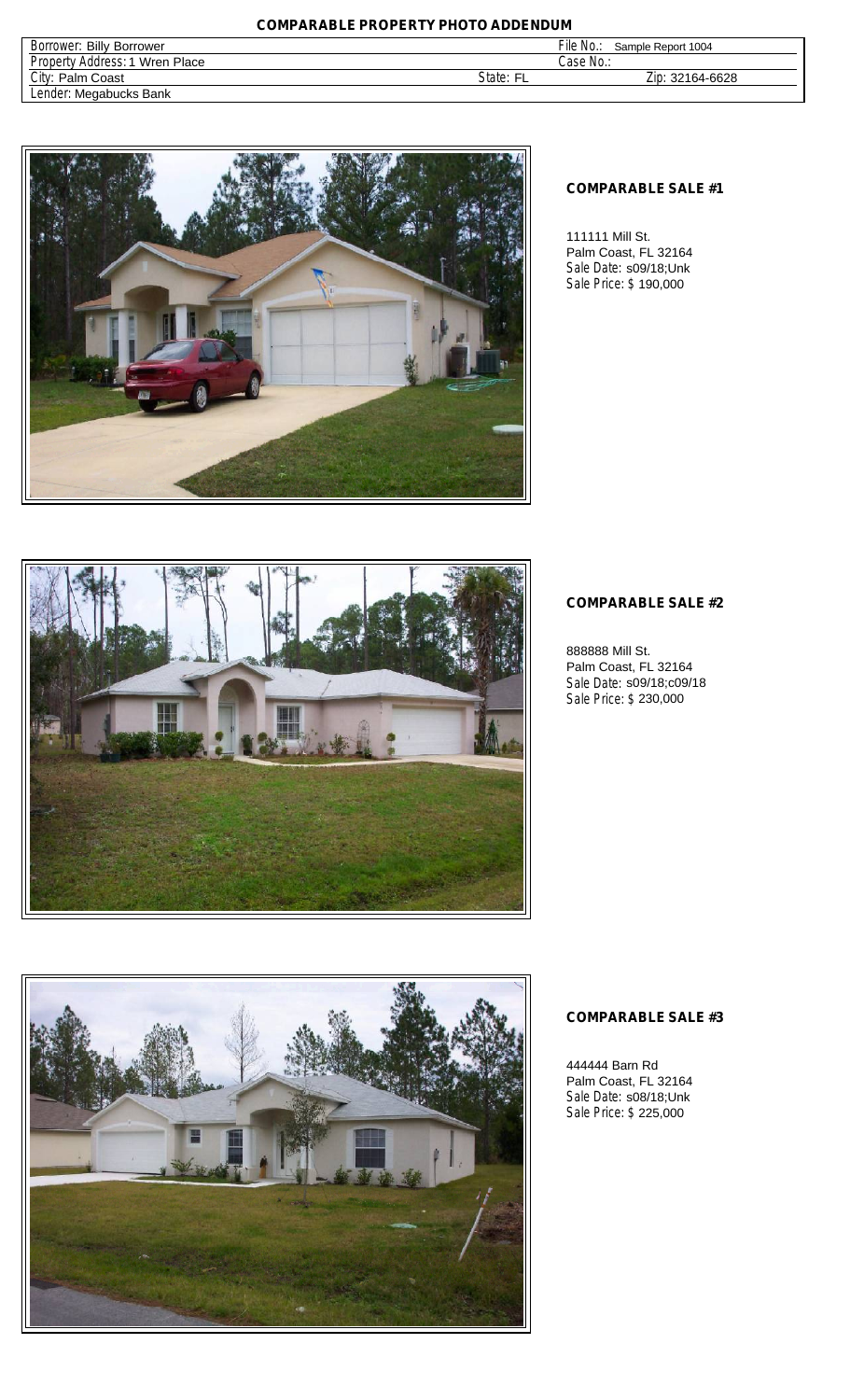### **FLOORPLAN SKETCH**

| Borrower: Billy Borrower       | File No.: | Sample Report 1004 |
|--------------------------------|-----------|--------------------|
| Property Address: 1 Wren Place | Case No.: |                    |
| City: Palm Coast               | State: FI | Zip: 32164-6628    |
| Lender: Megabucks Bank         |           |                    |
|                                |           |                    |



Sketch by Apex M™

Comments:

| AREA CALCULATIONS SUMMARY |                                |                          |                          |                                      | LIVING AREA BREAKDOWN        |                 |  |
|---------------------------|--------------------------------|--------------------------|--------------------------|--------------------------------------|------------------------------|-----------------|--|
| Code                      | <b>Description</b>             | <b>Net Size</b>          | <b>Net Totals</b>        | <b>Breakdown</b><br><b>Subtotals</b> |                              |                 |  |
| GLA1<br>P/P<br><b>GAR</b> | First Floor<br>Porch<br>Garage | 1655.0<br>480.0<br>399.0 | 1655.0<br>480.0<br>399.0 | First Floor<br>29.0<br>$19.0 \times$ | 42.0<br>$\mathbf{x}$<br>23.0 | 1218.0<br>437.0 |  |
|                           |                                |                          |                          |                                      |                              |                 |  |
|                           |                                |                          |                          |                                      |                              |                 |  |
|                           |                                |                          |                          |                                      |                              |                 |  |
|                           |                                |                          |                          |                                      |                              |                 |  |
|                           |                                |                          |                          |                                      |                              |                 |  |
|                           | Net LIVABLE Area               | (Rounded)                | 1655                     | 2 Items                              | (Rounded)                    | 1655            |  |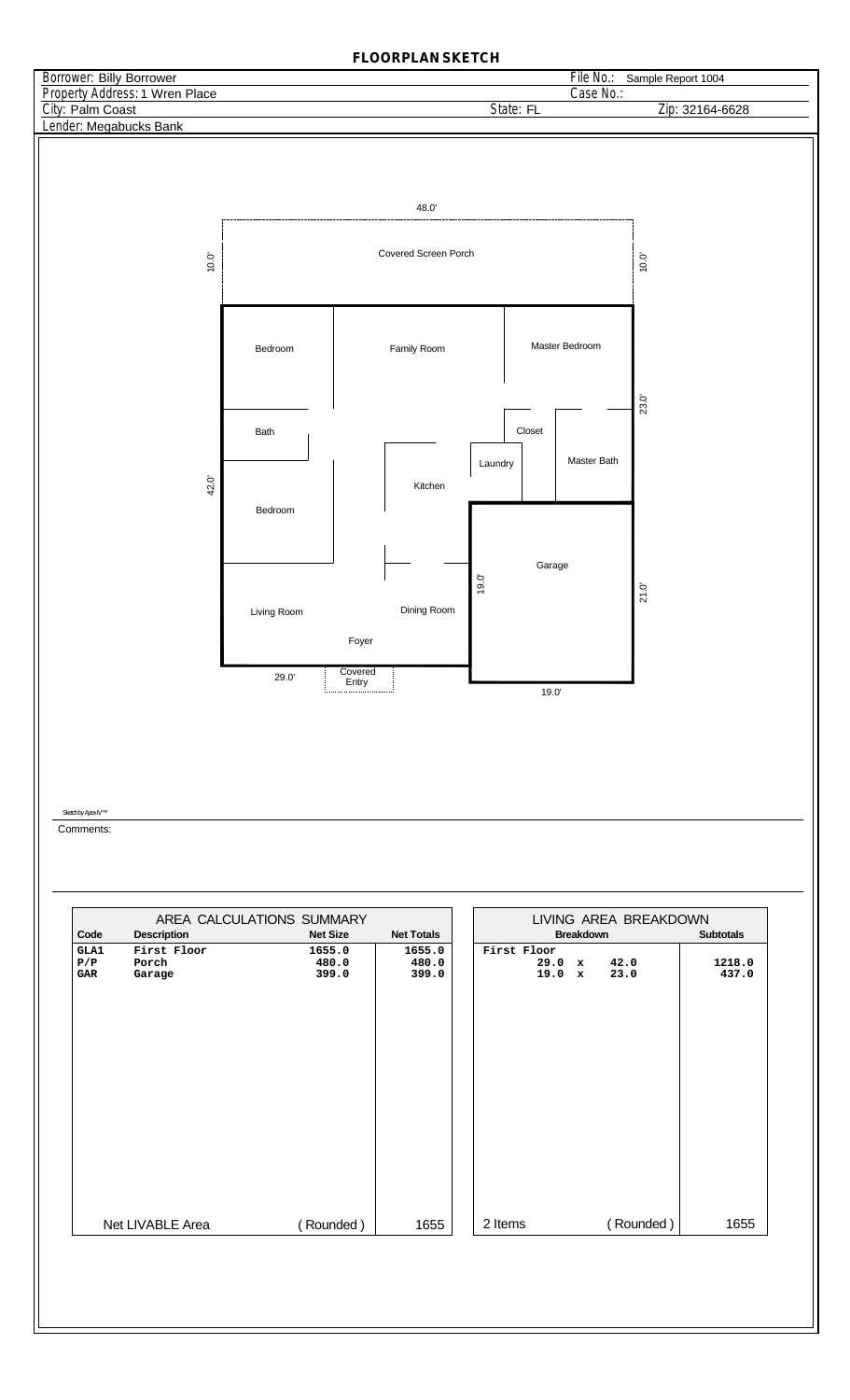**LOCATION MAP**